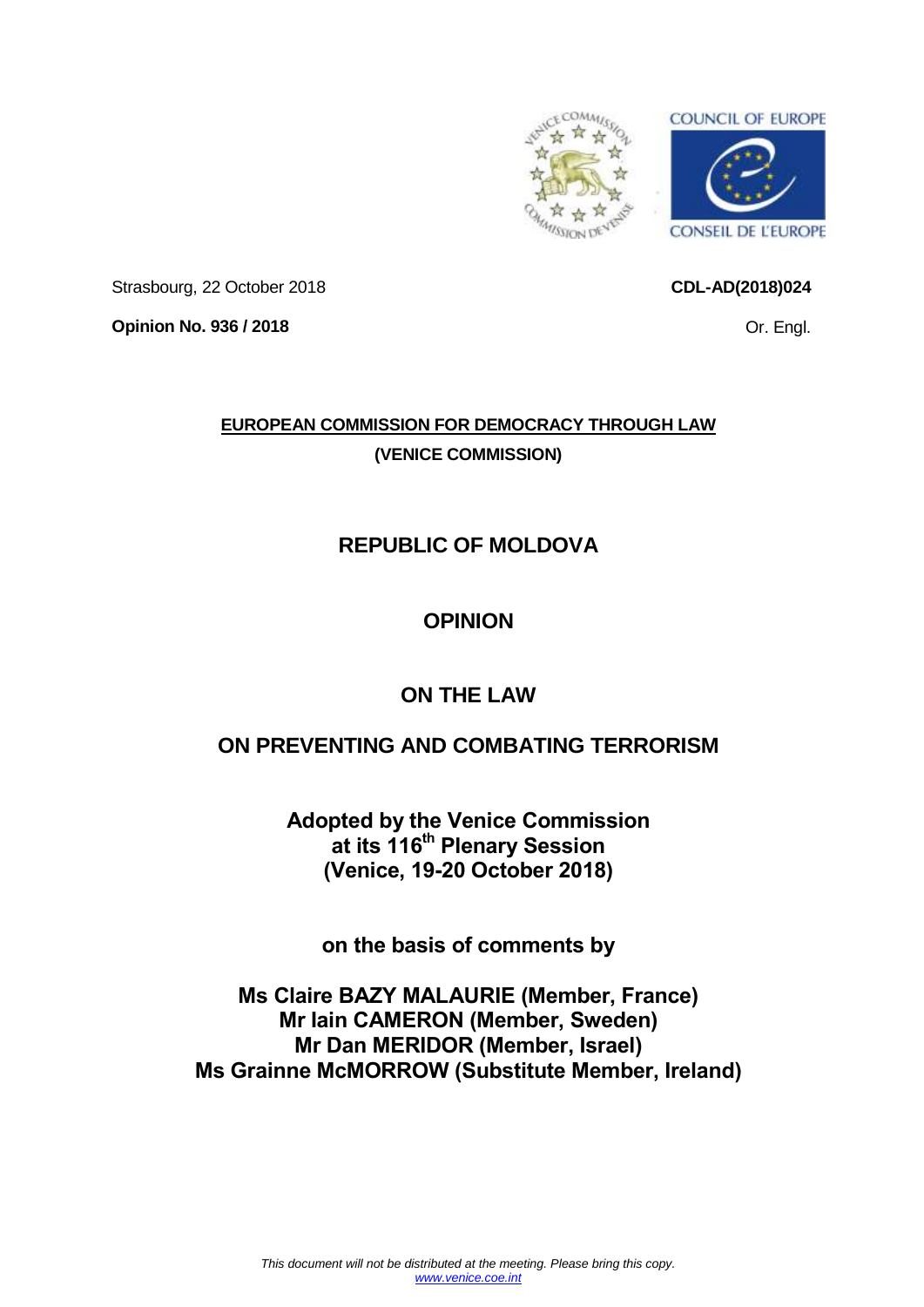# **Table of Contents**

| II.  |                                                                                  |  |
|------|----------------------------------------------------------------------------------|--|
| А.   |                                                                                  |  |
| В.   |                                                                                  |  |
| C.   | Definition of "terrorism", "terrorist activity" and other terms used in the Law4 |  |
| D.   |                                                                                  |  |
| Е.   |                                                                                  |  |
| F.   |                                                                                  |  |
|      |                                                                                  |  |
|      | 2.                                                                               |  |
| 3.   |                                                                                  |  |
| G.   |                                                                                  |  |
| Н.   |                                                                                  |  |
|      |                                                                                  |  |
| J.   |                                                                                  |  |
| III. |                                                                                  |  |
|      |                                                                                  |  |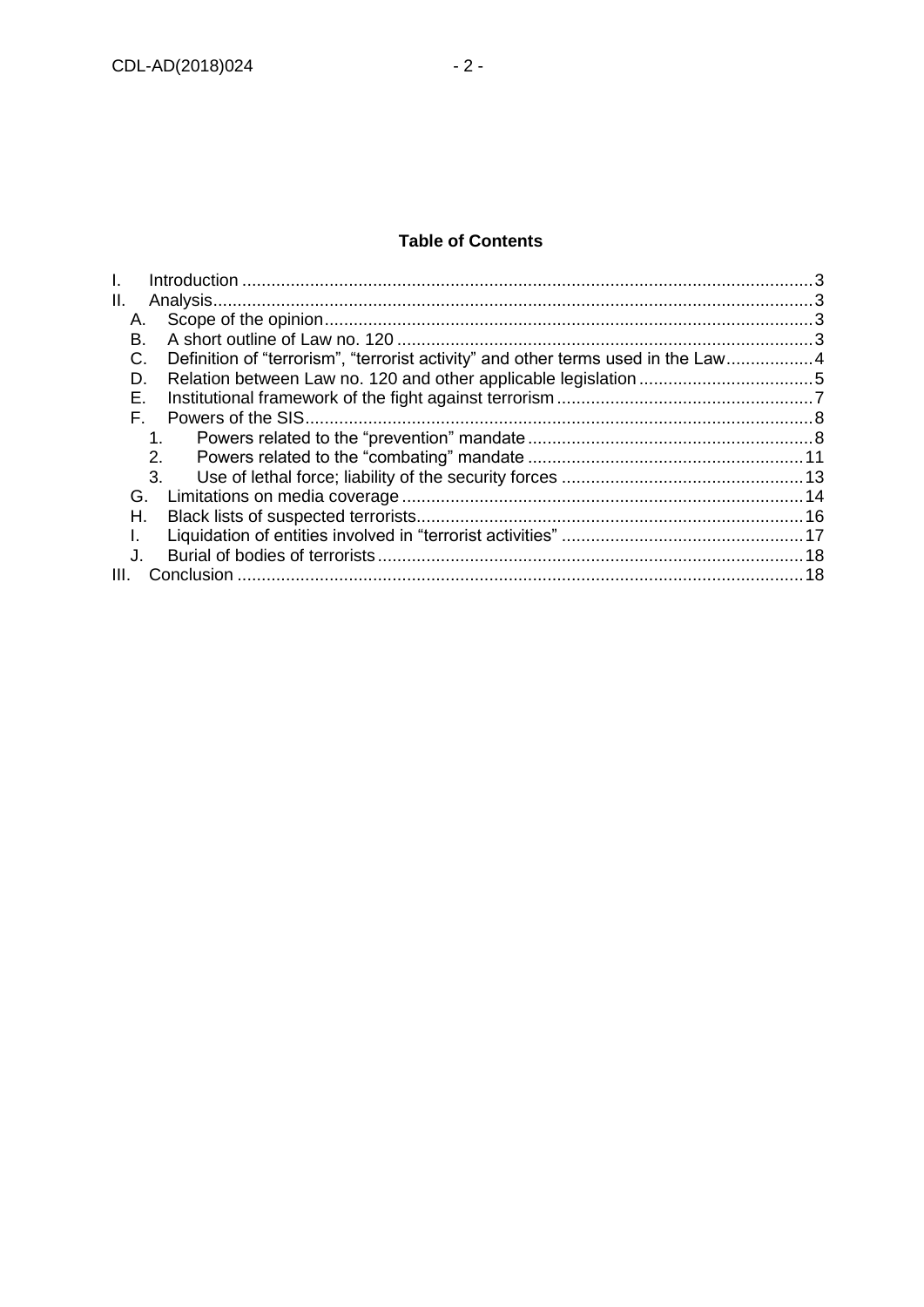## <span id="page-2-0"></span>**I. Introduction**

1. By letter of 2 August 2018, Ms Victoria Iftodi, the Minister of Justice of the Republic of Moldova, requested an opinion from the Venice Commission on the Law on Preventing and Combatting Terrorism (CDL-REF(2018)046), hereinafter referred to as Law no. 120 or the Law.

2. Ms Claire Bazy Malaurie (Member, France), Mr Iain Cameron (Member, Sweden), Mr Dan Meridor (Member, Israel), and Ms Grainne McMorrow (Substitute Member, Ireland), acted as rapporteurs for this opinion. On 20-21 September 2018, a delegation composed of Ms Bazy Malaurie, Mr Meridor, and Ms McMorrow, accompanied by Mr Grigory Dikov, legal officer at the Secretariat, visited the Republic of Moldova, and met with the representatives of the State authorities, politicians, NGOs and other stakeholders. The Venice Commission is grateful to the Moldovan authorities for the preparation of the visit.

3. The English translation of Law no. 120 was provided by the authorities of the Republic of Moldova. Inaccuracies may occur in this opinion as a result of incorrect translation.

4. The present opinion was prepared on the basis of the contributions of the rapporteurs, and adopted by the Venice Commission at its 116<sup>th</sup> Plenary Session (Venice, 19 - 20 October 2018).

## <span id="page-2-1"></span>**II. Analysis**

## **A. Scope of the opinion**

<span id="page-2-2"></span>5. The request by the Ministry of Justice was prompted by the recommendation of 4 August 2017 by the EU – Republic of Moldova Association Council. The Council had suggested assessing Law no. 120 with regard to its compliance with human rights standards (see p. 2.3 of the Recommendation). Consequently, Law no. 120 will be assessed from the human rights' perspective.

6. The primary concern of this opinion is not casting aspersions on the work and practices of the Secret Intelligence Service (the SIS), $<sup>1</sup>$  i.e. the body responsible under Law no. 120 for preventing</sup> and combating terrorism, but with assisting the Republic of Moldova in getting the operational framework right.

7. This opinion does not cover all issues which may arise in relation to Law no. 120. This Law has been in operation only since September 2017, and since the Republic of Moldova has been fortunate in not being a target for terrorists, there is little or no jurisprudence or administrative practice in this area. Consequently, the Venice Commission will focus on those elements of the Law which may potentially lead to abuses, even if the application of this Law has not, to date, or at least as yet to the best of its knowledge, given rise to major issues.

8. This opinion does not address the questions of the infrastructure (by regulation or otherwise) necessary to deal with the practical realities following incidence of terrorism. Such infrastructure may consist of provision for special detention centres, specialised courts, and protective measures governing the involvement of citizens in the apprehension of suspected terrorists, and accompanying safeguards, training programs for the security services personnel, etc. However, the practical importance of such infrastructure should not be underestimated.

# **B. A short outline of Law no. 120**

<span id="page-2-3"></span>9. Law no. 120 describes the role and the powers of the SIS in the field of the fight against terrorism, as well as the corresponding obligations of the public bodies and private actors in this area.

<sup>-</sup> $1$  This is the name of the Service contained in the current English translation of the Law.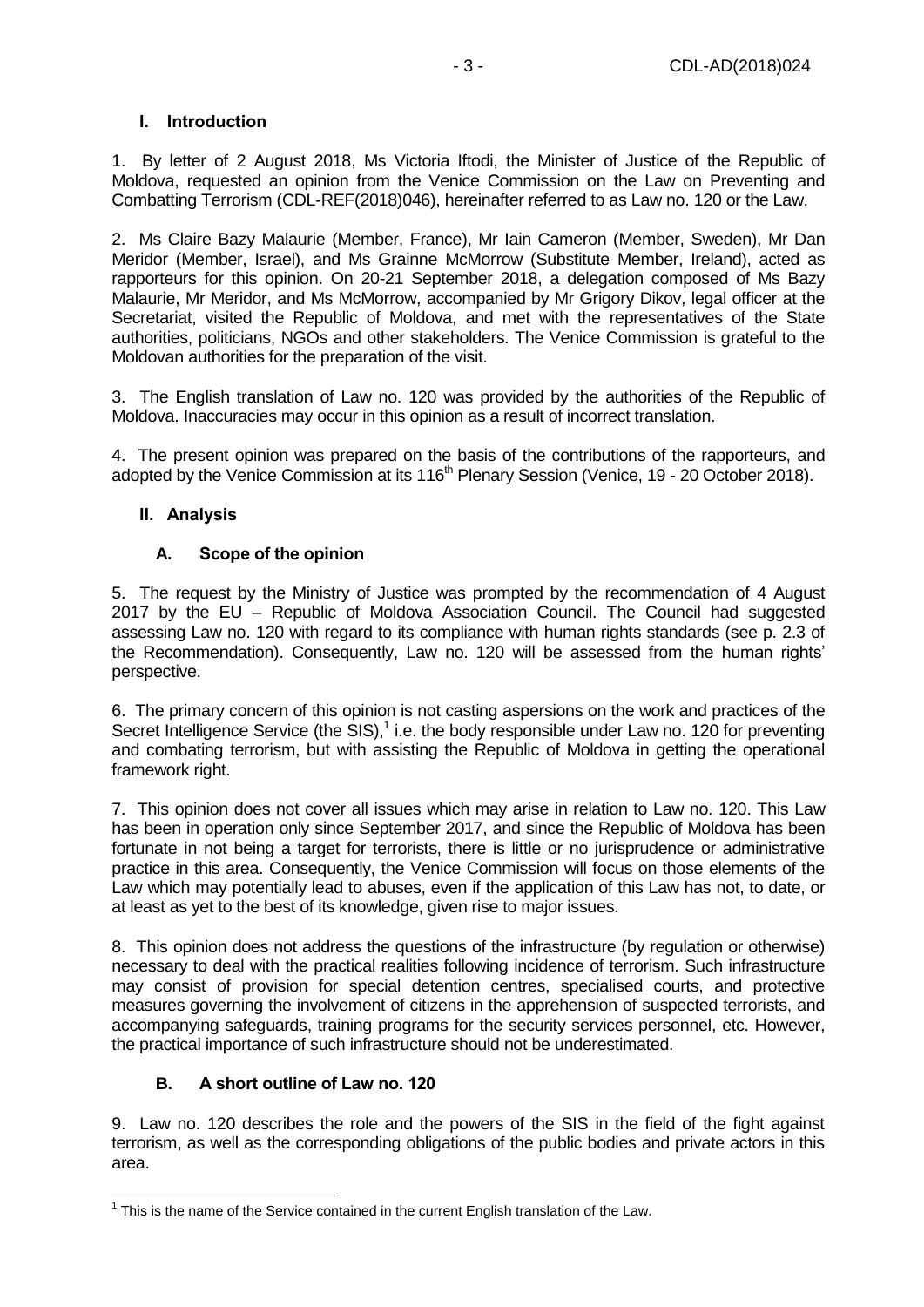10. Chapter I gives a definition of "terrorism", "terrorist activity" and of other terms used by the Law, and sets out the general principles of the public policy in this area. Chapter II describes the institutional framework of anti-terrorist activities, with the SIS in the centre of it, and other State authorities playing a subordinate role in their respective fields.

11. Chapters III and IV deal with two main tasks of the SIS: (a) prevention of terrorism, and (b) combating terrorism. "Prevention" (described in Chapter III) involves assessing risks related to the terrorist activities, identifying legal entities and persons involved in the terrorist activity, and enhancing protection of objects of "critical infrastructure". "Prevention" is a routine work, exercised permanently and on all national territory. "Combating" terrorism (described in Chapter IV), by contrast, means responding to a terrorist crisis when it is happening or about to happen (an attack, a hostage taking, etc.), where there is an "imminent threat" to the vital public interests. The legal regime of "combating terrorism" is exceptional: it is triggered by a decision of a competent body, covers a particular geographical zone, and, by all appearances, at least, is of a limited duration.

12. Finally, the Law establishes liability for terrorist propaganda in the mass-media and, more broadly, on the Internet, provides for the liquidation of private entities affiliated with the terrorists, and fixes rules on the compensation of damage caused by the terrorist activities (Chapters V-VIII).

#### **C. Definition of "terrorism", "terrorist activity" and other terms used in the Law**

<span id="page-3-0"></span>13. Law no. 120 explains, in Article 3, what is meant by "terrorism" (and its derivatives, like "terrorist activity", "terrorist crisis" etc.). The Venice Commission is aware of the absence of an internationally agreed and comprehensive definition of terrorism, and of the difficulty related to giving a clear definition to it in the national legislation.<sup>2</sup> However, definitions contained in the Law are overly broad and all-encompassing.

14. Thus, to give a definition of "terrorist activity", the Law refers to "terrorist acts" and "terrorist offences", as punishable under the Criminal Code, and, in addition, formulates its own lengthy definition of the "terrorist activity" which the SIS is supposed to fight. $3$  This may mean that the SIS and other State authorities mentioned in the Law are dealing with something which is not criminal in nature. One may conclude that this is a *sui generis* activity, governed by different rules.

15. The definition of a "terrorist act" given by the Criminal Code is by itself too broad. For example, to be categorized as a "terrorist act" it suffices that it represents a "threat of committing" of "an act that creates the danger of […] substantial damage to property or the environment […] in order to draw the public attention to certain political […] views of the person who committed the act". This may include a threat to hold a labour union strike which may (probably) cause damage

 $\frac{1}{2}$ Basic Human Rights Reference Guide: Conformity of National Counter-Terrorism Legislation with International Human Rights Law, 2014, OHCHR, p. 24.<br><sup>3</sup> Eull quote: "terrerist activity (terrerist activities), activit

Full quote: "terrorist activity (terrorist activities) – activities, comprising:

<sup>–</sup> planning, preparing, the attempt to commit and committing a terrorist act or any other act, which constitutes a terrorist offence;

<sup>–</sup> the formation of an illegal armed group, of a criminal organization, of an organized group for committing one or more terrorist offences;

<sup>–</sup> recruitment, favouring, arming, training and use of terrorists;

<sup>–</sup> adherence to terrorist organizations or participation in the work of such organizations;

<sup>–</sup> financing the training or committing of a terrorist act or any other terrorist offence, financing a terrorist organization, of a terrorist group or a terrorist, as well as providing them with support by other means;

<sup>–</sup> the provision of information support or of any other type in the process of planning, preparing or committing of a terrorist act or of any other act constituting a terrorist offence;

<sup>–</sup> instigation for terrorist purposes, public justification of terrorism, the propaganda of the ideas of terrorism, distribution of materials or information aimed at terrorist activities or entitling to carrying out such activities;

<sup>–</sup> any of the aforementioned actions performed via information systems and electronic communication networks;

<sup>–</sup> any other acts constituting a terrorist offence."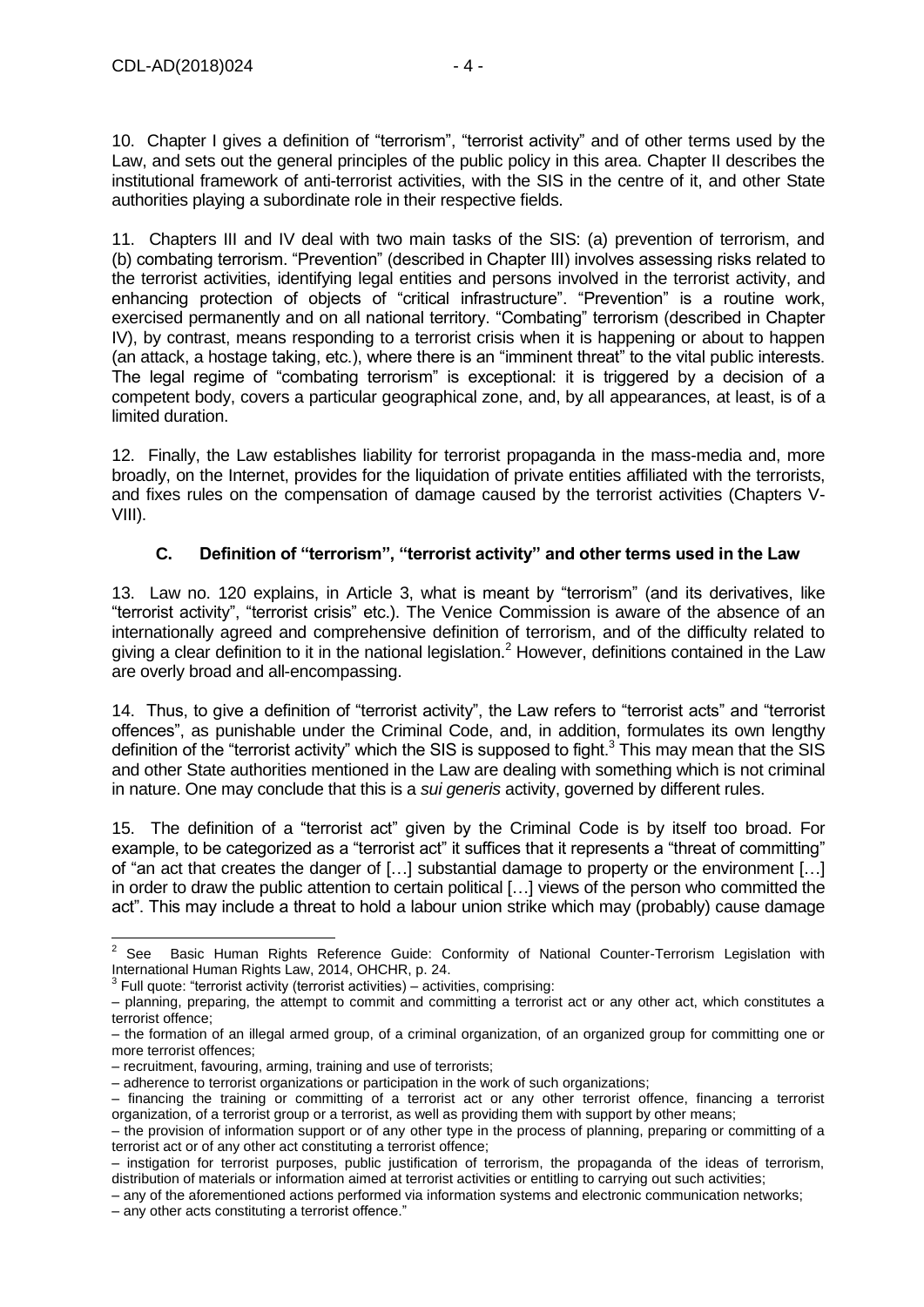to the property interests, or a large and boisterous demonstration. These acts may not be polite. They may even be illegal, but they are definitely not "terrorist acts". It may be legitimate and necessary to cope with them, but not with all the exceptional powers given to the State in case of terror. In sum, it is necessary that both the Criminal Code and Law no. 120 give a definition of terrorism (and its derivatives) which is as narrowly formulated as possible, and mutually consistent. International perspectives on how best to protect human rights alongside laws introduced to prevent and combat terrorism strongly favour their being aligned, whenever possible, within the framework parameters and jurisprudence of the criminal law.

16. A very broad definition of "terrorist activity" in the Law raises another question, namely whether the law is intended to cover the situation in Transnistria – a part of the territory of the Republic of Moldova *de facto* controlled by a separatist government. On the one hand, nothing the rapporteurs heard suggested that the purpose of the Law is directed towards resolving this particular political issue. On the other hand, however, the situation in Transnistria may be arguably characterised as, for example, "creation of an illegal armed group", which is a terrorist activity according to Article 3 of the Law. So the question arises as to whether the special powers received by the SIS to prevent and, in particular, to combat terrorism may also be used against the separatists. If this is so, it could mean that the whole Transnistria region may be designated as a separate zone where the SIS has special competencies provided by the Law, and this on a quasi-permanent basis. It is unclear whether this is the intention of the legislator. While it is legitimate to devise special legal tools to tackle the problem of separatism, it is highly questionable as to whether the extraordinary legal mechanisms developed for the fight against terrorism are appropriate in the context of separatism. The Venice Commission invites the Moldovan authorities to consider this question.

#### **D. Relation between Law no. 120 and other applicable legislation**

<span id="page-4-0"></span>17. The Moldovan legislation related to the activities of the SIS is very fragmented, partly overlapping and unhelpfully lacks clarity regarding its chain of command and operational process. The Venice Commission has previously examined several laws or bills in this area which concerned the investigative powers of the SIS, $<sup>4</sup>$  fight against cybercrime,<sup>5</sup> the status of the SIS</sup> itself, $6$  and State secrets.<sup>7</sup> In the 2006 opinion the Venice Commission expressed the regret that "the exact significance of many provisions [of the law on the SIS] can be difficult, if not impossible to grasp on account of the many general references to other legislation, often without further precisions".<sup>8</sup> A similar remark is called for in the context of Law no. 120.

18. Besides the fight against terrorism, the SIS performs other tasks (such as, for example, combating corruption, cybercrime, etc.) $9$  which are regulated by other laws. In addition to those "sectorial" laws, the powers of the SIS and the procedures it follows are described in:

- $\bullet$  the law on the SIS (Law no. 753),
- $\bullet$  the law on the special investigative activities (Law no. 59),
- the Criminal Procedure Code (the CPC),
- the Administrative Code.

<sup>7</sup> CDL-AD(2008)008, Opinion on the Law on State Secret of the Republic of Moldova

<sup>&</sup>lt;sup>4</sup> CDL-AD(2017)009, Republic of Moldova - Joint Opinion of the Venice Commission, the Directorate of information society and action against crime and of the Directorate of Human Rights (DHR) of the Directorate General of Human Rights and Rule of Law (DGI) of the Council of Europe on the Draft Law no. 281 amending and completing Moldovan Legislation on the so-called "Mandate of security"; see also CDL-AD(2014)009, Joint Opinion of the Venice Commission and the Directorate General of Human Rights (DHR) and the Directorate General of Human Rights and Rule of Law (DGI) of the Council of Europe on the draft law on amending and supplementing certain legislative acts, promoted by the intelligence and security service of the Republic of Moldova.

<sup>5</sup> CDL-AD(2016)039, Republic of Moldova - Joint Opinion of the Venice Commission and of the Directorate General of Human Rights and Rule of Law (DGI) of the Council of Europe on the Draft Law N°161 amending and completing Moldovan Legislation in the field of Cybercrime

<sup>6</sup> CDL-AD(2006)011, Opinion on the Law on the information and security service of the Republic of Moldova

<sup>8</sup> CDL-AD(2006)011, § 9

<sup>&</sup>lt;sup>9</sup> See Article 7 of the Law on the SIS (in Romanian or Russian):<http://lex.justice.md/ru/311721/>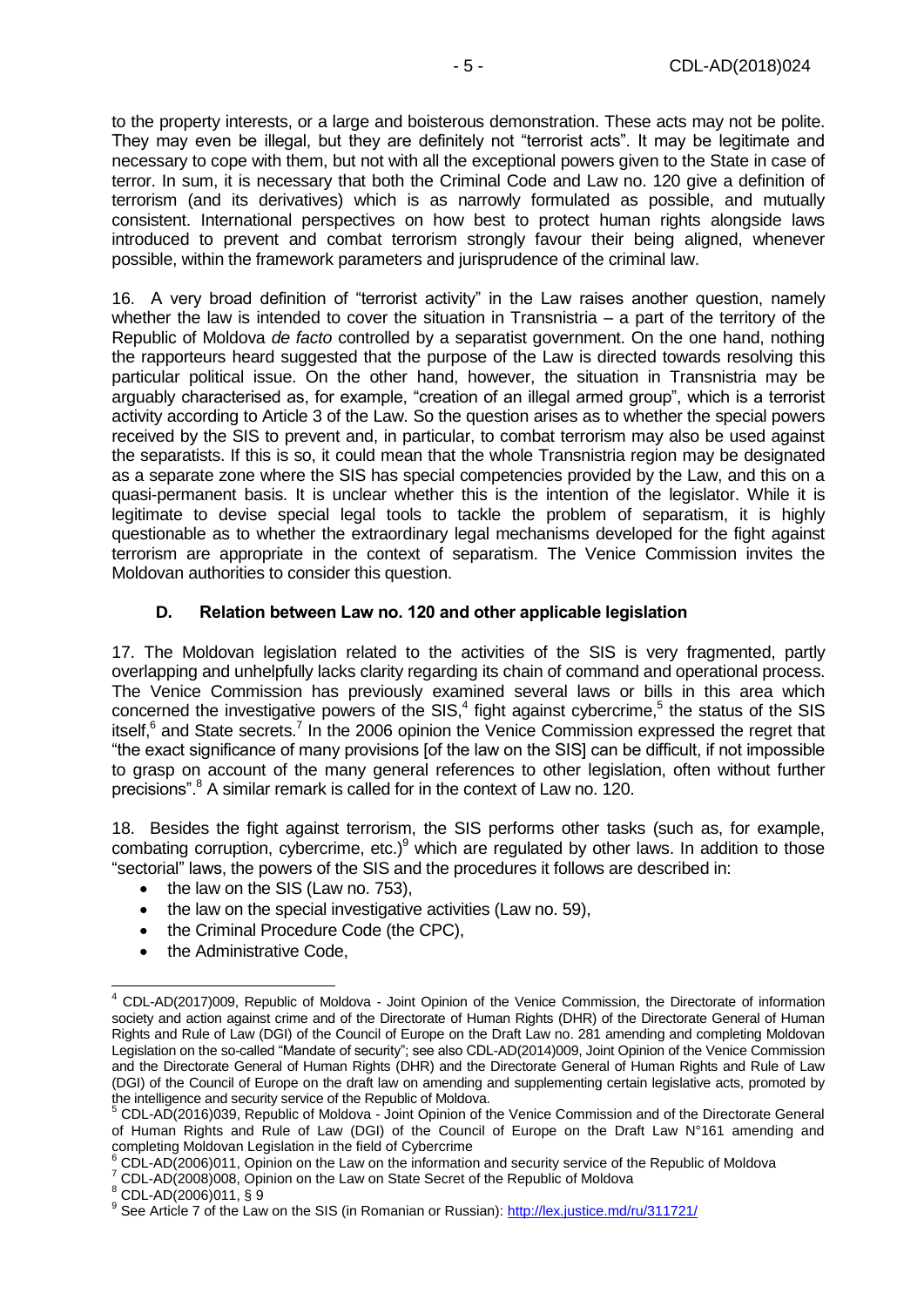• the law on personal data protection (Law no. 133), etc.

19. This fragmentation creates uncertainty as to what checks and limitations exist on the SIS's powers. Law no. 120 confers on the SIS some new powers related to information gathering, to be used for the prevention of the terrorist activity and in counter-terrorist operations. The question arises whether this Law creates a *new* legal regime, exempted from the general rules provided by the CPC and Law no. 59.

20. The power to conduct criminal investigations in the Republic of Moldova belongs *exclusively* to the General Prosecutor's Office (GPO).<sup>10</sup> While the SIS cannot conduct criminal investigations on its own, it may take "special investigative measures" under Law no. 59 (see Article 6 (1) of the Law on the special investigative activities<sup>11</sup> and Article 10 (1) (a) of the Law on the SIS).<sup>12</sup> Thus, Law no. 59 seems to be relevant to the information gathering activities conducted by the SIS. The question, however, remains: does Law no. 59 govern *all* aspects of the SIS's information gathering work, and in particular to the tasks performed under Law no. 120?

21. The Venice Commission recalls that in two opinions of 2014 and 2017 it examined draft legislation introducing a so-called "security mandate" – a parallel system of surveillance *outside* of a criminal investigation context. The need to introduce the "security mandate" was explained by the fact that the mandate of the SIS was broader than just investigation *into specific crimes*, and that ordinary procedures provided by the law on the SIS (Law no. 753), and by the law on the special investigative activities (Law no. 59), were not adapted to it. Those draft amendments have not been enacted; however, the very idea of a "security mandate" shows that some of the activities of the SIS go beyond the pure criminal-law context, and escape the ordinary rules set out in Law no. 59.

22. In principle, security services may pursue a range of goals, not necessarily limited to the prosecution of specific crimes. As the Venice Commission noted in the 2014 opinion, "activity potentially damaging to the security of the state may not have reached the threshold of a criminal offence, even a preparatory or other inchoate offence".<sup>13</sup> This is also true in respect of the fight against terrorism and prevention of terrorism – besides surveillance targeted on particular suspects, the intelligence service may be involved in the strategic surveillance and other forms of gathering of information. 14

23. Law no. 120 however does not explain which powers of the SIS are governed by the ordinary legislation, and which are governed by the special rules, and what those rules are. During the visit to Chisinau the authorities assured the rapporteurs that general limitations and checks on the SIS' powers are *fully* applicable in the context of Law no. 120, where "special investigative measures" are concerned. This is probably so, but in the absence of settled jurisprudence and clear legislative context it is difficult to confirm this assertion. In any event, Law no. 120 is silent on this point, and only rarely refers to other *specific* pieces of legislation.<sup>15</sup>

24. The Venice Commission cannot assess all the legislation relevant to the SIS and its activities. The present opinion is focused primarily on Law no. 120. In future, however, it would be very useful to evaluate the legislation related to the SIS *as a whole*. The positive assertion the rapporteurs heard from the Moldovan side during the visit, regarding the validity and applicability of all human rights guarantees prescribed in the CPC and Law no. 59 to the powers listed in Law

<sup>-</sup> $10$  Law no. 120 stipulates, in Article 7 (2), that it is a duty of the General Prosecutor's Office [(the GPO)] to "carry out the activity on preventing and combating terrorism by conducting and exercising the criminal prosecution in respect thereof".

<sup>&</sup>lt;sup>11</sup> See (in Romanian or Russian)

<http://lex.justice.md/index.php?action=view&view=doc&lang=2&id=343452>

<sup>&</sup>lt;sup>12</sup> See (in Romanian or Russian): <http://lex.justice.md/index.php?action=view&view=doc&lang=2&id=311721>

<sup>13</sup> CDL-AD(2014)009, § 24

<sup>&</sup>lt;sup>14</sup> See CDL-AD(2015)011, Report on the Democratic Oversight of Signals Intelligence Agencies, § 47

<sup>&</sup>lt;sup>15</sup> Besides some general references to law in general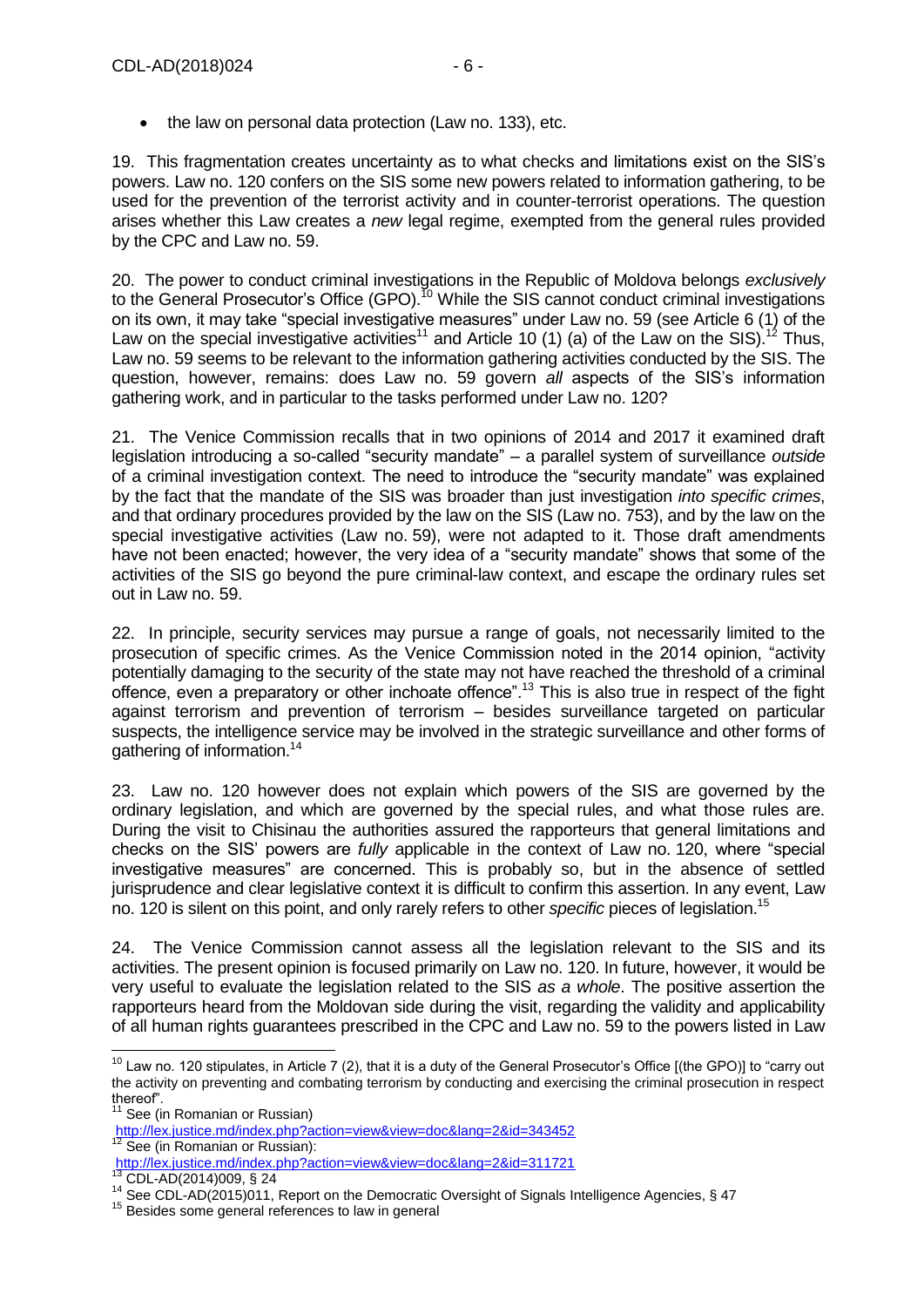no. 120 should be clearly written in Law no. 120. In addition, regulations intended to govern the application of Law no. 120 which are currently being drafted within the SIS could usefully include reference to all applicable legislation pertinent to the SIS.

#### **E. Institutional framework of the fight against terrorism**

<span id="page-6-0"></span>25. Under Article 6 (2), the Government "is the main authority responsible for the organisation of the activity on preventing and combating terrorism". The SIS, however, is the body which "*directly* carries out the activity on preventing and combating terrorism" (Article 6 (3), emphasis added). It does so by gathering information, developing general rules and policies, and, in times of a crisis, by intervening *manu militari*.

26. Other authorities (the GPO, the Ministry of Interior, the Ministry of Defence, the Ministry of Economy and Infrastructure, the Ministry of Health, Labour and Social Protection, etc.) are involved in the anti-terrorist activities in their respective fields: for example, the Customs Service has to prevent the smuggling of weapons and explosives, which may be used to commit terrorist crimes.

27. In addition, under the Law the Speaker of Parliament has certain powers in this field: she/he "coordinates the entire activity of the preventing and combating terrorism" (Article 6 (1)), and, in the case of a terrorist crisis, the Speaker, together with the Director of the SIS, orders the creation of the Counter-Terrorist Command (the CTC), and appoints the head of the CTC (see Article 25 (2)).

28. It is very unusual to give the Speaker – a representative of the legislative body – the function of coordination of activities of several executive bodies; in addition, one may have doubts whether this would result into a mere "rubber stamping" exercise. In the opinion of the Venice Commission, it would be more appropriate to entrust the Government as a whole (or a specific ministry, service or agency within it) with this function. This recommendation does not exclude that Parliament should keep control over the SIS,<sup>16</sup> in particular through the Committee on Security. <sup>17</sup> However, the parliamentary control exercised *ex post* should not be assimilated with the routine coordination which is an "executive" activity and for which the Government should be responsible, politically and otherwise. It is not clear whether the Speaker and the Government are in a hierarchical relationship (given that the Government is identified as "main authority" responsible for anti-terrorist activities, and the Speaker has the task of "coordinating the entire activity" in this field).

29. As concerns parliamentary control, according to Article 20 of Law no. 753 (Law on the SIS), the SIS is required to report on its activities to Parliament, once a year. In addition, the Committee on Security exercises control over the activities of the SIS through a relevant subcommittee. However, Law no. 753 and Law no. 120 do not specify what form this control may take. As it was explained during the meetings in Parliament, in practice the sub-committee never goes beyond a mere discussion of a general report prepared by the SIS. The sub-committee never looks into the specific files, nor questions the staff of the SIS, etc. This is worrying: while it is inappropriate to give the Speaker nominally the power to coordinate anti-terrorist activities, it is absolutely necessary to strengthen the parliamentary control by specifying which investigative powers the sub-committee has vis-à-vis the SIS.<sup>18</sup>

See Article 20 (only in Russian or in Romanian languages):

<sup>-</sup><sup>16</sup> In 2016 the SIS was transferred under the jurisdiction of Parliament (see CDL-AD(2017)009, § 14) – that may explain why the Speaker is designated as a "coordinating authority" under Law no. 120.

<http://lex.justice.md/index.php?action=view&view=doc&lang=2&id=311721>

 $18$  In CDL-AD(2017)009 the Venice Commission stressed that "some mechanism of continuous independent oversight is also necessary" (§ 33). The ECtHR, when discussing the parliamentary control over secret surveillance operations noted as follows: "The Court is not persuaded that this scrutiny [by a Parliamentary committee] is able to provide redress to any individual grievances caused by secret surveillance or to control effectively, that is, in a manner with a bearing on the operations themselves, the daily functioning of the surveillance organs, *especially since it does not appear that the committee has access in detail to relevant*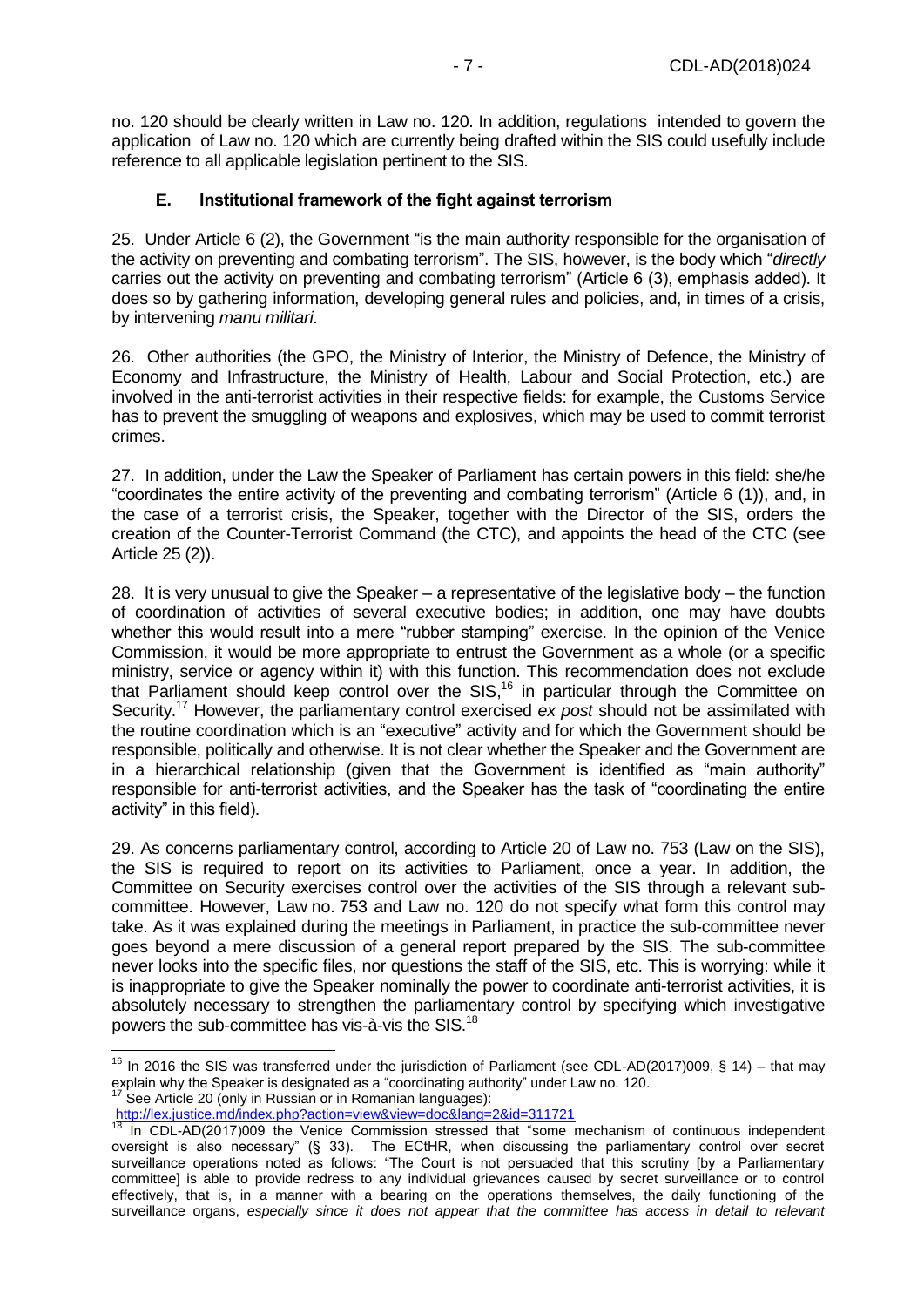30. In the 2017 opinion on the "security mandate" the Venice Commission made the following proposal: to establish a security-screened expert body, possibly with political representation on it, and/or with respected members of civil society, with the competence of oversight of the SIS activities.<sup>19</sup> It appears that, despite this recommendation, such a follow-up expert monitoring body has not been created. Whereas such a body will not be a cure-all solution against possible abuses of or by the SIS, it may be instrumental in reducing the risk of such abuses, so the Moldovan authorities are invited to give this option a serious consideration.<sup>20</sup> In both cases (the existing sub-commission or the mixed expert body) it is necessary to ensure a strong presence of the representatives of the opposition on this body.

31. Finally, any *ex post* control by a parliamentary sub-committee (or a mixed expert body) would be wholly inefficient if there are no rules requiring record-keeping within the SIS, and if there are no "paper trails" of actions (especially those related to the surveillance) taken by the  $SIS<sup>21</sup>$  During the visit to Chisinau the rapporteurs were told that internal regulations are now being developed within the SIS. It is crucial that those regulations put in place a record-keeping system. The law must also provide for access by the parliamentary sub-commission (or the mixed expert body) to those records, and the records should correspond to certain parameters (they should outline the reasons for specific actions of the SIS, their duration, extent, the information obtained, etc.).

## **F. Powers of the SIS**

<span id="page-7-0"></span>32. As noted above, Law no. 120 distinguishes between ordinary powers of the SIS (mostly to be used in the context of "prevention" of terrorism) and extraordinary ones (which are to be used only during a terrorist crisis). The Venice Commission will examine the ordinary powers of the SIS first.

33. Before addressing this issue, the Venice Commission acknowledges that "a State needs effective intelligence and security services: intelligence is thus an inescapable necessity for modern governments". "Security services […] by their very nature, impinge on individual rights. It is therefore essential that there be internal limits as well as external limits to their activities".<sup>22</sup> The question is where the Law puts those limits. Laws which provide for responses to extreme, unpredictable, and volatile circumstances inevitably compromise citizens' rights and freedoms enjoyed in normal circumstances; which is why these laws need to meet established human rights standards and strike the difficult balance of not obstructing the ability of the State to counter terrorism, whilst not facilitating the introduction of an oppressive regime with the unintended risk of that becoming a norm.

#### **1. Powers related to the "prevention" mandate**

<span id="page-7-1"></span>34. The law entitles the SIS (directly or through a specially created unit – the Anti-terrorism Center – to take, amongst others, the following measures:

- to "define and implement both legislative and normative instruments" related to the antiterrorist activities (Article 7 (1) (a));
- to issue "compulsory prescriptions" to other state authorities and to private persons (see Article 8 (3));

*documents*. The scope of their supervision is therefore limited […]." (emphasis added; *Szabó and Vissy v. Hungary*, no. 37138/14, 12 January 2016, § 82.

<sup>19</sup> CDL-AD(2017)009, § 34

<sup>20</sup> The Venice Commission is mindful that effective parliamentary control does not give the victims of the surveillance the possibility of obtaining redress (as stressed by the ECtHR in *Szabó and Vissy v. Hungary*, no. 37138/14, 12 January 2016, §§ 36 et seq.), so it should be coupled with the mechanism of judicial review of individual complaints by the victims of surveillance and other persons affected by the activities of the SIS.

 $21$  CDL-AD(2015)010, Report on the Democratic Oversight of the Security Services (updated), § 153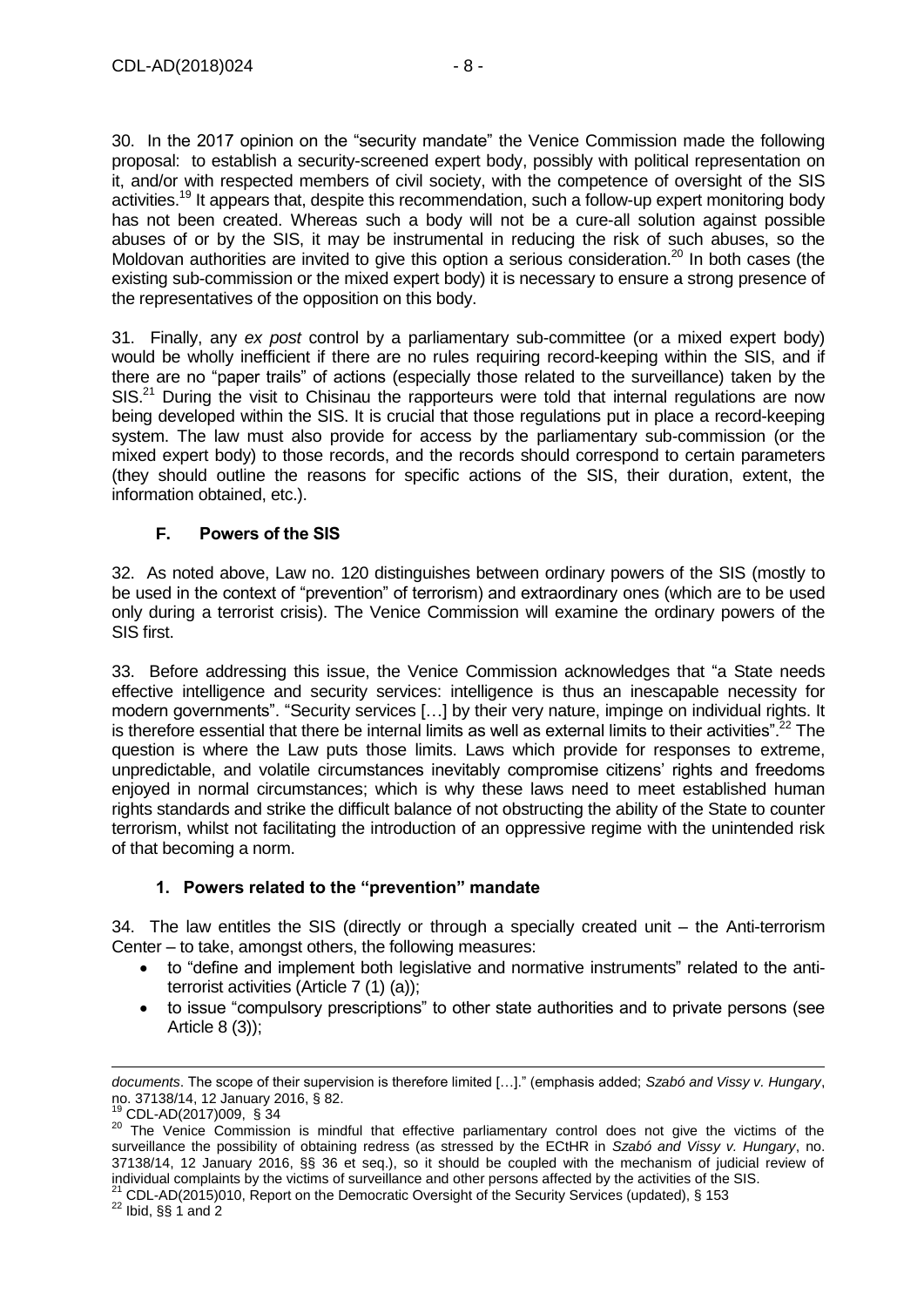- $\bullet$  to "collect and to process the data" (Article 8 (3) (c));
- $\bullet$  to use "all the forces" to identify terrorist activities (Article 16 (1));
- to "[discontinue] the activity of legal persons preventing the proper conduct of anti-terrorist measures" (Article 9 (1) (e)):
- $\bullet$  to "attract, free of charge, forces and resources [..] of legal persons" (Article 17 (3));
- to issue "anti-terrorist passports"( Article 19);
- to monitor the application of the anti-terrorist measures (Article 20), i.e. to conduct verification visits, which may be unannounced and repeated.

35. In addition, the law formulates corresponding legal duties and responsibilities of private persons:

- the obligation to "provide assistance" and "put at the disposal" of the authorities "movable and immovable property, other objects and documents and the information held by them" (Article 16 (2));
- $\bullet$  the duty to participate in the anti-terrorist exercises (Article 17 (2));
- the duty "to ensure access to sites of 'critical infrastructure", according to the list of such infrastructure composed by the security service itself (Article 10 (g));
- The duty of citizens to "make available…information which can contribute to the prevention of terrorism" (Article 13 (2)).

36. These powers and corresponding duties are dispersed in the text of the Law. The legislator avoided using the language characteristic for criminal investigations ("forced entry into premises", "seizure of documents", "requisitioning of property", "secret surveillance", etc.), but certain provisions of the Law may be construed as giving the SIS coercive powers of a similar nature. These measures may interfere with the privacy of private persons (guaranteed by Article 8 of the European Convention on Human Rights, the ECHR), with their property (guaranteed by Protocol no. 1 to the ECHR), or with both.<sup>23</sup>

37. From the human rights' perspective, any such interference should be *lawful* and *proportionate*. As regards lawfulness, the Venice Commission regrets to note that many provisions of Law no. 120 are so vague that they can hardly be seen as a lawful ground for any interference.<sup>24</sup> For instance, Article 17 (3) permits the SIS, during an "anti-terrorist exercise"<sup>25</sup> to "attract, free of charge, forces and resources [..] of legal persons". Does it mean that the SIS may, for example, occupy premises of a TV-station and thus disrupt its activities, referring to the need to verify whether the building of the station is "terrorist-proof"?

38. Another example is the information gathering by the SIS: Article 8 (3) (c) entitles the SIS to "collect and to process the data", whereas Article 16 (2) obliges private persons to give to the SIS "documents and the information held by them". The law does not specify what sort of information can be requested, and in what circumstances. For example, should a bank, under those provisions, be compelled to give access to the financial information of a client at the first request by the SIS? Should the SIS meet the basic requirement of providing a reasonable explanation as to why it needs certain information, and follow a process of examination of its substantive reasons by a court (or other external body), to obtain an order validating the request?

39. Arguably, the most dangerously broad power of the SIS is the one to "define and implement both legislative and normative instruments" (Article 7 (1) (a)) and issue "compulsory prescriptions" (Article 8 (3)). The law does not explain what those "normative instruments" or "prescriptions" are, and they may therefore be misconstrued as conferring on the SIS a blanket mandate to legislate

The comments below concern coercive powers of the security agency

<sup>&</sup>lt;sup>23</sup> The Venice Commission will not comment on gathering of information by the SIS by non-coercive means: from open sources, from the informers or from other State authorities. The same concerns the use by the SIS of the State-owned property and premises. The focus of this Section is on the coercive powers of the SIS vis-à-vis private persons.

<sup>&</sup>lt;sup>25</sup> I.e. a simulation of a terrorist crisis in order to verify whether the authorities and private entities and persons are ready for a terrorist attack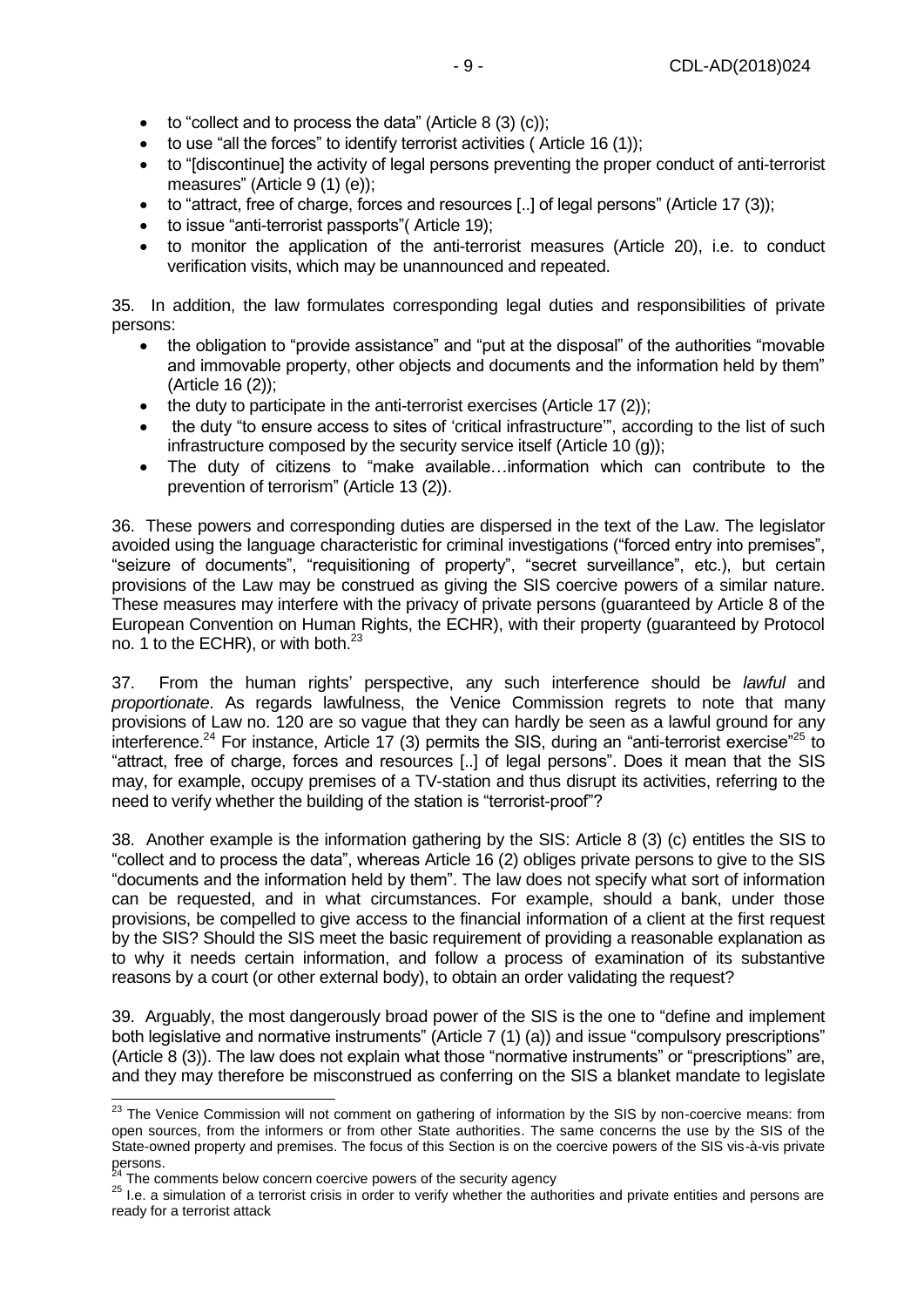in the area of the fight against terrorism. In sum, this general entitlement of the SIS to "collect data" and the obligation of private individuals and entities to provide "documents and information" is too broadly formulated to be *lawful*, within the meaning of the ECHR.<sup>26</sup>

40. Insofar as the *proportionality* of the measures described above is concerned, it also raises questions. Proportionality may be ensured in many ways. First, the Law itself could define the material circumstances in which the SIS may request and use the information and documents, access private premises, issue "compulsory prescriptions" or take other coercive measures. Law no. 120 however does not do so. It does not mention what particular type of investigation may trigger a request for information; what sort of information may be requested and from whom. It does not set a threshold requirement for the use of those powers.<sup>27</sup> the list of possible targets, etc. This situation is partially due to the very general definition of the "terrorist activity" and of the mandate of the SIS in this sphere, which includes virtually everything which is at least distantly related to terrorism.

41. Secondly, proportionality may be ensured by introducing controls by external independent bodies, verifying that the powers are not abused. However, as transpires from Law no. 120, currently the SIS may exercise those powers almost unchecked. Thus, for example, the authorities responsible for the objects of critical infrastructure (which may be in private ownership – see the definition in Article 3) should ensure access to those objects by the SIS officers. The list of the objects of critical infrastructure is defined by the SIS itself (Article 19 (2)), without any external supervision, and the SIS may conduct unannounced checks of such objects, as often as defined by the SIS (see Article 20 (2), (3) and (4)). It means that the SIS will be able to access certain private business premises, which it identifies as "critical", at any time and without a court warrant.

42. The above does not mean that a court warrant should be required in *all* cases where there is an interference with privacy or property rights. The nature of the procedural safeguard should depend on the nature and seriousness of the interference with the protected right.<sup>28</sup> Thus, it is possible for the law to pre-define certain very specific industrial objects which should be accessible for the SIS without additional authorizations (airports, nuclear power plants, etc.). It is also conceivable that the SIS may obtain certain types of personal data without a court warrant – either automatically (like the information about air passengers, as described in Article 21),<sup>29</sup> or, for example, following a simple notification to a public prosecutor (and, in the most urgent situations, with *ex-post* notification).

43. A model for such regulations is proposed by Article 18 of Law no. 59 (on special investigative activities). It makes a distinction between more intrusive methods of information-gathering, which should be authorised by a court within a criminal case, and less intrusive methods, which are possible on the basis of the decision of a prosecutor.<sup>30</sup> However, as noted below, the applicability

<sup>-</sup><sup>26</sup> In the case of *Roman Zakharov v. Russia*, [GC], no. 47143/06, ECHR 2015, § 229, the ECtHR held that "the domestic law must be sufficiently clear to give citizens an adequate indication as to the circumstances in which and the conditions on which public authorities are empowered to resort to any such measures".

Akin the existence of a "reasonable suspicion" against a particular person, which is required to trigger certain investigative measures in the context of criminal proceedings. Concerning the threshold requirement, see, in particular, the case of *Szabó and Vissy v. Hungary*, no. 37138/14, 12 January 2016, §§ 66 et seq.,

<sup>&</sup>lt;sup>28</sup> CDL-AD(2014)009, Joint Opinion of the Venice Commission and the Directorate General of Human Rights (DHR) and the Directorate General of Human Rights and Rule of Law (DGI) of the Council of Europe on the draft law on amending and supplementing certain legislative acts, promoted by the intelligence and security service of the Republic of Moldova, § 30: "The European standard is to provide for a graded scale of response: the more the special investigative measure is capable of infringing human rights, the tighter should be the controls on its use". For a very detailed analysis of the police investigative powers in Poland see CDL-AD(2016)012, Poland - Opinion on the Act of 15 January 2016 amending the Police Act and certain other Acts

<sup>&</sup>lt;sup>29</sup> The Venice Commission does not necessarily approve the amount and the character of the information which the air companies are obliged to produce to the SIS; this question has not been thoroughly discussed. However, at least, Article 21 is quite precise as to what information the SIS may collect from the air companies.

This does not mean that the existence of a court warrant is a panacea and excludes abuses. See the case of *Iordachi and Others v. Moldova*, no. 25198/02, 14 September 2009, in which the Court found that "…the system of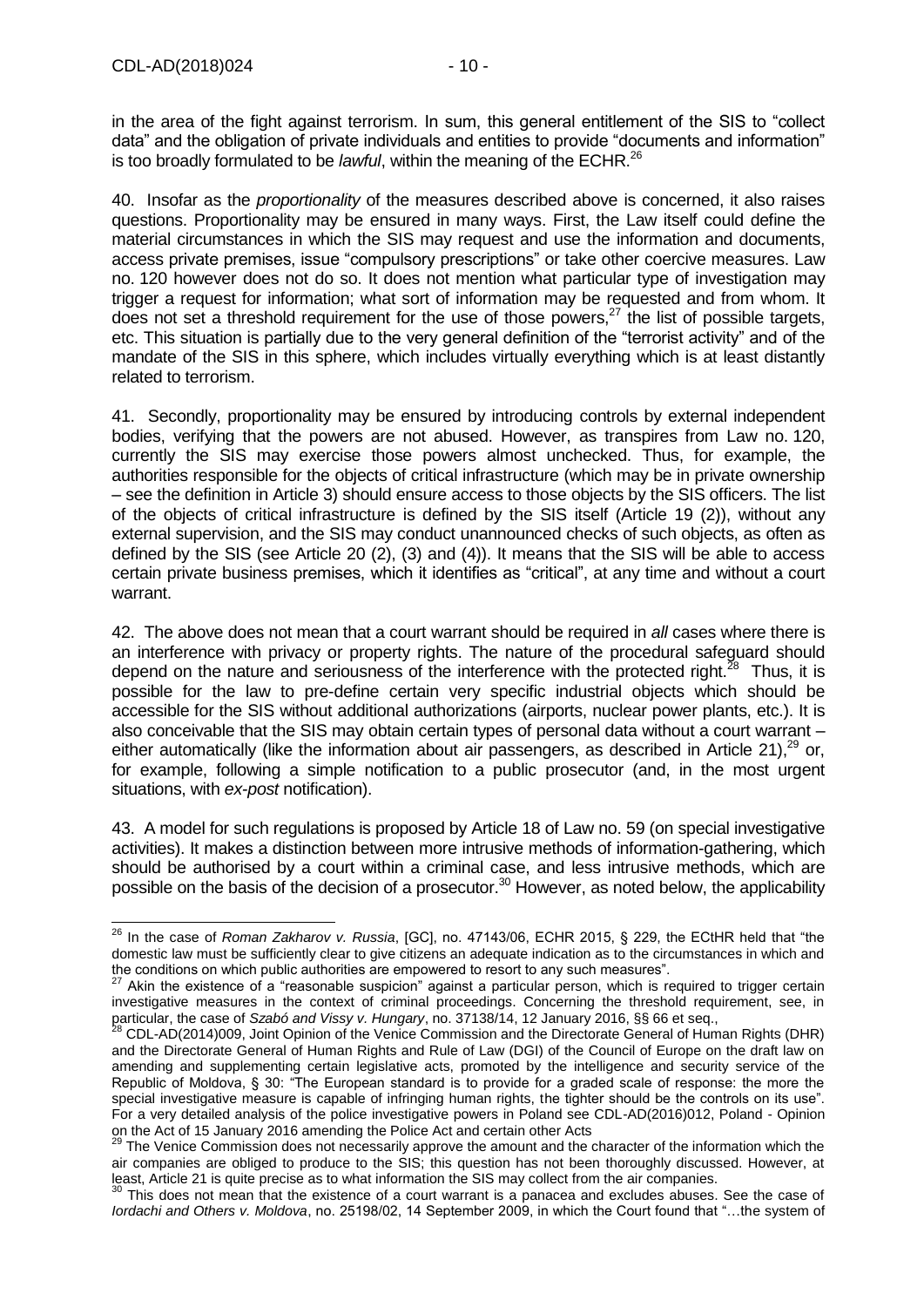of Law no. 59 in the context of Law no. 120 is unclear. Furthermore, certain powers of the SIS (like the power to issue "compulsory prescriptions" or to "attract, free of charge, forces and resources [...] of legal persons") go beyond the purely information-gathering powers described in Law no. 59.

44. In sum, the mandate and the powers of the SIS, insofar as the "prevention" of terrorism is concerned, are formulated in the Law in overly broad terms. The material scope of these powers is not defined, and the Law is silent about external checks which may limit the discretion of the SIS. It is possible that the SIS, in exercising those powers, is limited by other legislation (namely the CPC and Law no. 59), but references to such other laws are not specific and clear enough. Thus, there is a risk that these provisions may be abused.

45. As the matter stands now, this risk of abuses remains theoretical. At least, during the visit to Chisinau the rapporteurs did not hear about any serious allegations of abuses by the SIS. Nevertheless, the Venice Commission recommends that all coercive powers of the SIS under the Law undergo a thorough review, and that in each case the Law should indicate specifically (either by referring to other applicable laws or by formulating it in Law no. 120 directly) the material conditions for using those powers and/or the procedural safeguards associated with the exercise of those powers.

## **2. Powers related to the "combating" mandate**

<span id="page-10-0"></span>46. In a situation of a terrorist attack, the SIS forms a Counter-Terrorism Command (the CTC), the body responsible for managing the crisis, and composed of representatives of the SIS and other authorities. The decision to form the CTC is taken by the Speaker, on the proposal of the Director of the SIS. The CTC receives the quasi-plenitude of powers within the zone of the terrorist crisis, which is defined by the head of the CTC (see Article 25 of Law no. 120).

47. The start of an anti-terrorist operation activates a special legal regime, described in Article 27. Once declared, this legal regime is to be publicised via the mass-media. It may involve restrictions on the freedom of movement, the forced evacuation of the zone of the counterterrorist operation, the suspension of activities of certain industrial sites, a ban on public gatherings, the prohibition of sale of certain dangerous goods and alcohol, etc.

48. Specially authorised officers of the CTC during this period have the power to stop, question and detain people for the purposes of identification, or for the breach of the special regime, to enter homes and private premises, to use transport and communication means belonging to private persons, to intercept telephone calls and other electronic communications, etc.

49. In sum, Article 27 gives the CTC significant emergency powers within the zone, with all other authorities (including police, prosecution, and military) subordinated to the CTC. These extraordinary powers may be justified in the times of a serious terrorist crisis, when normal legal procedures cannot be employed. Several questions, however, remain.

50. First, it appears that the declaration of the legal regime of an anti-terrorist operation needs to be agreed between two officials: the Speaker of Parliament and the Director of the SIS. One can query whether it would not be more appropriate for the relevant government Minister to take the decision to initiate an anti-terrorist operation rather than an official, moreover, an official of the very government agency which will obtain wide-ranging powers during the duration of the antiterrorist operation. The advantage of giving such a function to a Minister is that there is, first, no question about who has the power to terminate the anti-terrorist operation, as it will be the Minister, and second, that the Minister would act under responsibility to Parliament. Admittedly,

secret surveillance in Moldova is, to say the least, overused, which may in part be due to the inadequacy of the safeguards contained in the law". Moreover, the list of "special investigative measures" in Law no. 59 which do not require a court warrant is also open to criticism – but this law is not in the focus of the present opinion.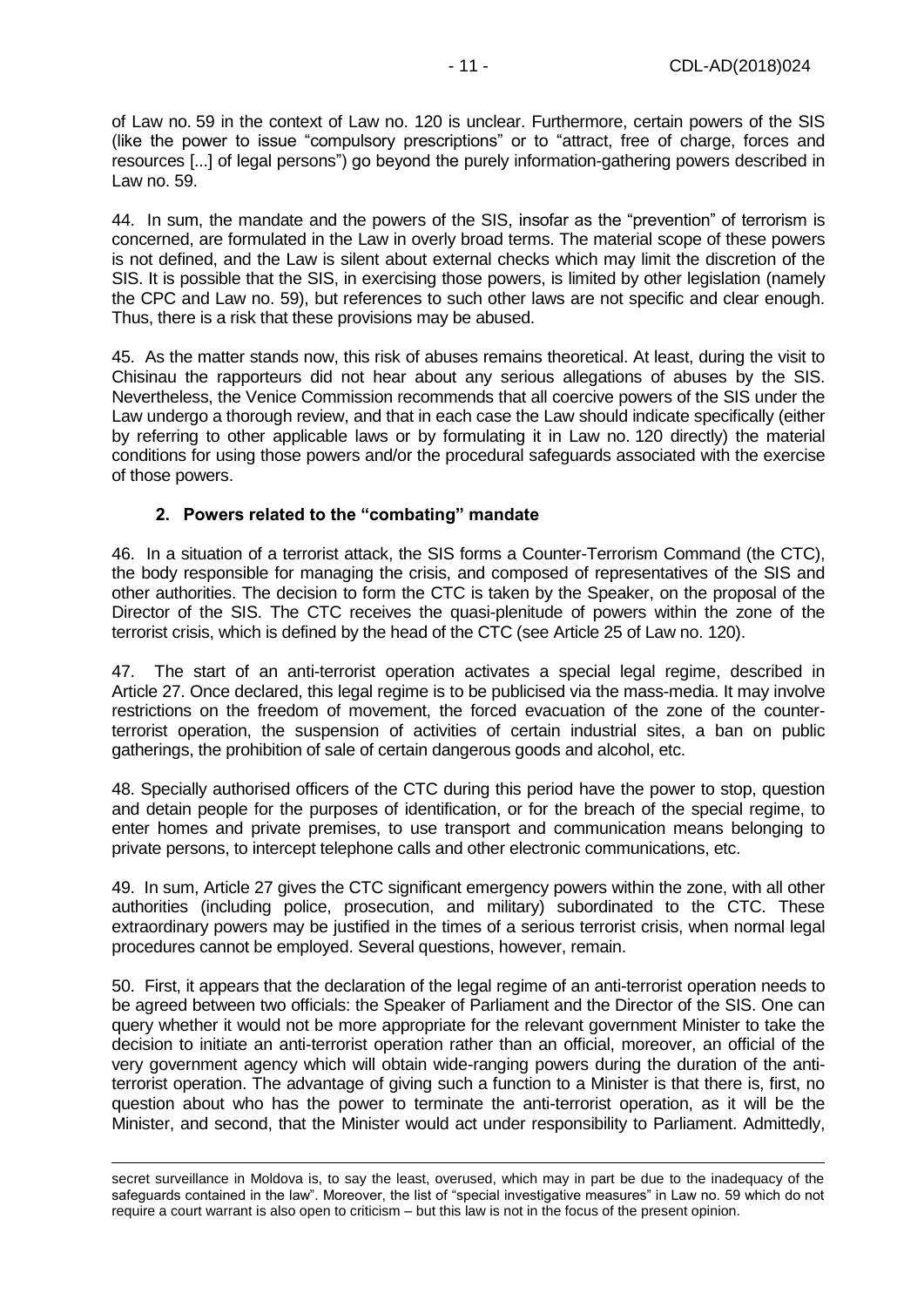-

the need for an anti-terrorist operation might arise suddenly. Nonetheless it should still be possible to contact the Minister and obtain, if need be, oral permission to initiate the operation. One could even give the head of the SIS an interim power to initiate an anti-terrorist operation in cases where any delay, even the short delay involved in contacting the Minister, might cause major risks to life or property. However, the need to use such an interim power would – presumably – be exceptional.

51. As regards the idea of counter-signing the decision to initiate an anti-terrorist operation, the Venice Commission has already noted that it is quite unusual to entrust what is, in fact, an executive power to the Speaker. At the same time, the idea that the decision of the Director of the SIS to launch an anti-terrorist operation needs a counter-signature by another top-ranking official, or an external collegial body, is worth praise. As explained below, the regime of an anti-terrorist operation is akin a mini "state of emergency", so it needs a proper external approval to avoid abuses.

52. The Venice Commission noted, in respect of the "state of emergency" regime, that "despite the common conviction that the imposition of a state of emergency is always 'time for executive power', contemporary constitutionalism provides for regulations to guarantee the role of Parliament in this process".<sup>31</sup> The Venice Commission recalls that under Article 15 of the ECHR derogation from rights is permissible in cases of "war or other public emergency threatening the life of the nation". Whether there exists a public emergency or not is ultimately a matter for the ECtHR, even if a large margin of appreciation is granted to the State in such context.

53. The Venice Commission has been informed that the legal regime of public emergency is quite separate, under Moldovan law, from the special powers granted in the present Law. The Venice Commission thus understands that the present Law grants powers which are intended to deal with more limited, and more short-term, crises, not of the level of severity to be a "threat to the life of the nation" within the meaning of Article 15 of the ECHR. However, there are no geographic or temporal limits of an anti-terrorist operation provided for in the Law, and there is no provision on automatic expiry of the regime after a maximum period of time. The Venice Commission considers that it is important that the line between "peacetime" and "public emergency" is not blurred by the present Law and that whatever material and procedural safeguards which apply regarding the declaration of a public emergency in Moldova are not circumvented.

54. The two legal regimes thus are, and should be, kept separate. The Venice Commission nonetheless considers that it is advisable to involve Parliament, in some way, in at least certain types of anti-terrorist operations. Some form of external independent control (meeting evidence based criteria) must exist over the reasonableness of the decision to initiate the anti-terrorist operation, whoever is entrusted to initiate the operation, the Minister (which the Venice Commission considers is the preferable alternative), or the Director of the SIS. Different mechanisms of control can be envisaged – for example, court approval or the approval by some sort of parliamentary commission or sub-commission.

55. The Venice Commission notes that Moldova has a parliamentary sub-commission which has the role of overseeing the SIS. However, the effectiveness of this sub-commission is a matter for some debate (see paragraph 31 above). This is, admittedly, not an unusual situation: Moldova is by no means the only country where serious questions have been raised about the value in practice of parliamentary oversight of the security and intelligence services. Several countries have struggled, and are still struggling, to devise proper oversight mechanisms for their security and intelligence services. Nonetheless the Venice Commission recollects that, according to the

 $31$  CDL-AD(2016)037, Turkey - Opinion on Emergency Decree Laws Nos. 667-676 adopted following the failed coup of 15 July 2016, § 53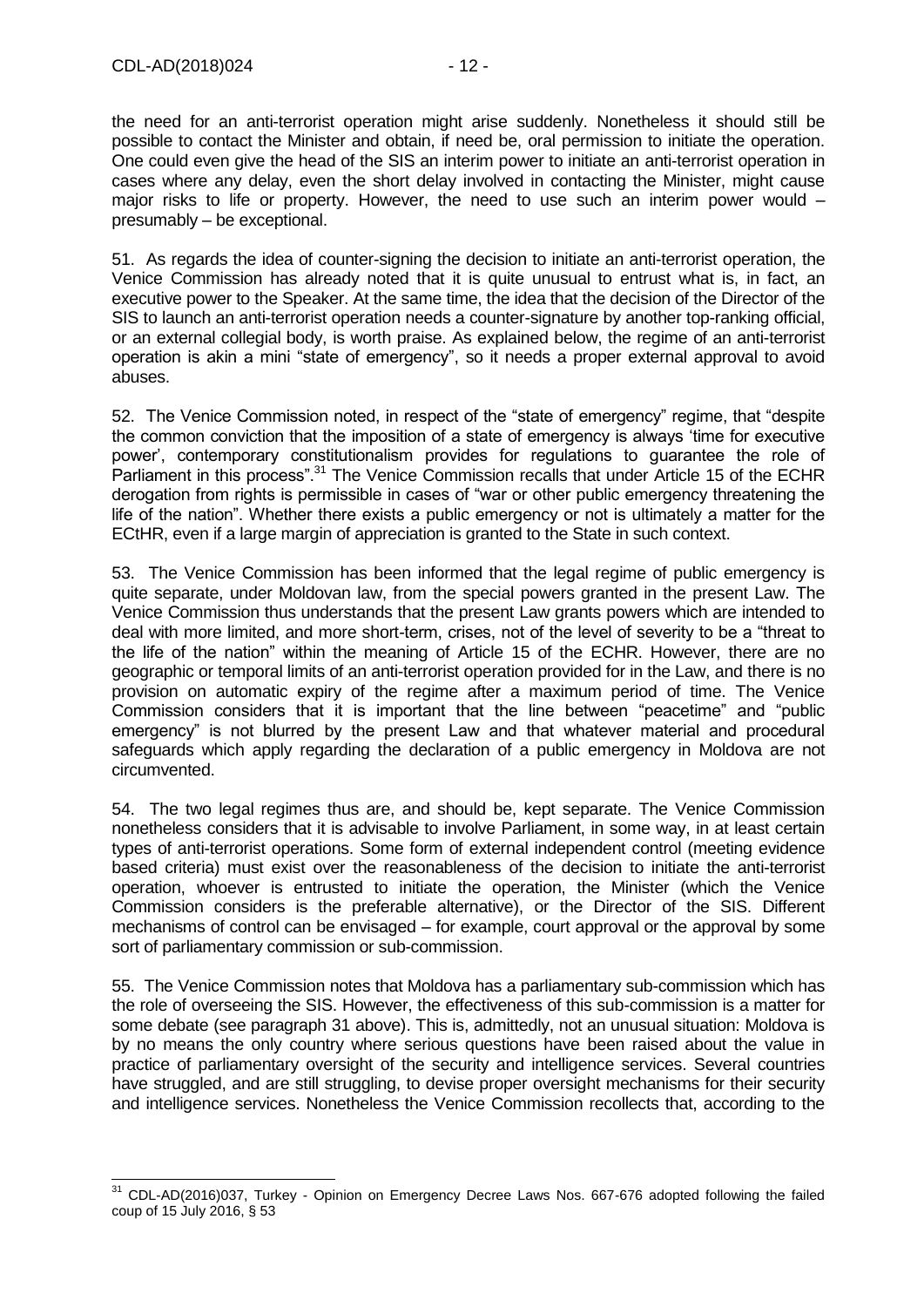case-law of the ECtHR, oversight has to be effective *in practice*, and not simply exist on paper.<sup>32</sup> In any event, the Venice Commission considers that oversight – in the usual sense in which it is used, meaning some form of effective *post hoc* scrutiny and accountability<sup>33</sup> – is insufficient as regards the decision to *initiate* at least some forms of more far-reaching anti-terrorist operations. What is needed for more far-reaching anti-terrorist operations is some form of control in the sense of a parliamentary mechanism for *approval*, or *post hoc veto*, or *annulment*.

56. The Venice Commission therefore considers that, given the extent of powers granted to the CTC within the zone, the legal regime of the anti-terrorist operation should be introduced for a *limited* period of time. If this regime is introduced in respect of a particularly large geographical area (for example, for the whole region or the capital city), or extended beyond the original period of time, the legislator should consider subjecting such decisions to heightened scrutiny and introducing additional safeguards – for example, by requiring the approval of such operations by an urgent sitting of the plenary Parliament.

## **3. Use of lethal force; liability of the security forces**

<span id="page-12-0"></span>57. During a counter-terrorist operation the security forces, acting on the orders of the CTC, are allowed to use lethal force against terrorists. Thus, Article 7 (1) (e) speaks of the "the counterterrorist intervention" by "the special purpose unit"; under Article 7 (4) (d) the Ministry of Defence is tasked with providing "the military equipment, weapons and munitions within the anti-terrorist operation". Under Article 25 (3) the CTC is preparing plans for the counter-terrorist operation, and issues "battle orders". Finally, Article 29 authorises the head of the CTC to trigger "the counterterrorist intervention", when the "defensive" methods of solving the crisis did not work.

58. The Law does not establish the moment when a counter-terrorist intervention may be ordered by the head of the CTC, but simply refers to "the circumstances of the situation created" (Article 29 (3)). It does not define what "weapons" and "equipment" may be used in such interventions. In deciding whether a forced intervention is necessary, the CTC is guided only by the general principles formulated in Article 4 (g) and (h) of the Law, namely the principle of "priority for the protection of the rights of the persons that are being jeopardised by the terrorist activity and minimizing losses of human life", and "the principle of minimum surrender to a terrorist". Finally, Article 28 formally prevents satisfying demands of the terrorists which relate to "extradition [sic] of persons, transmission of weapons and resources the use of which might pose a risk to life and health of people, or satisfaction of political claims", as well as "exemption [of the terrorists] from liability for the offences committed by them". The question remains whether this legislative framework is adequate.

59. The Venice Commission reiterates that, in the counter-terrorist context, police operations should be "planned and controlled by the authorities so as to minimise, to the greatest extent possible, recourse to lethal force and human losses, and whether all feasible precautions in the choice of means and methods of a security operation were taken".<sup>34</sup> That being said, it may be difficult to set out in the law a precise rule defining what sort of concessions may be granted to the terrorists, when the authorities may stop the negotiations and intervene *manu militari*, what sort of means they may use and which precautions they should take.

60. As regards the decision to start a "counter-terrorist intervention", the ECtHR, in examining a particular counter-terrorist operation *ex post*, held that it would not "speculate on the issue of whether, as a matter of principle, it is always necessary to negotiate with terrorists and 'ransom' the lives of hostages by offering terrorists money or meeting their other requirements", and that

 $\overline{a}$ 

<sup>32</sup> See, *mutatis mutandis*, ECtHR, *Al-Nashif v Bulgaria*, no. 50963/99, 20 September 2002, § 136. See also *Segerstedt-Wiberg and others v. Sweden*, no. 62332/00, 6 September 2006, § 117, and CDL-AD(2015)010, Report on the Democratic Oversight of the Security Services (updated), section VIII.

<sup>33</sup> CDL-AD(2015)010, Report on the Democratic Oversight of the Security Services (updated), section V.A.

<sup>&</sup>lt;sup>34</sup> ECtHR, *Finogenov and others v. Russia*, nos. 18299/03 and 27311/03, 20 December 2011, § 208, with further references.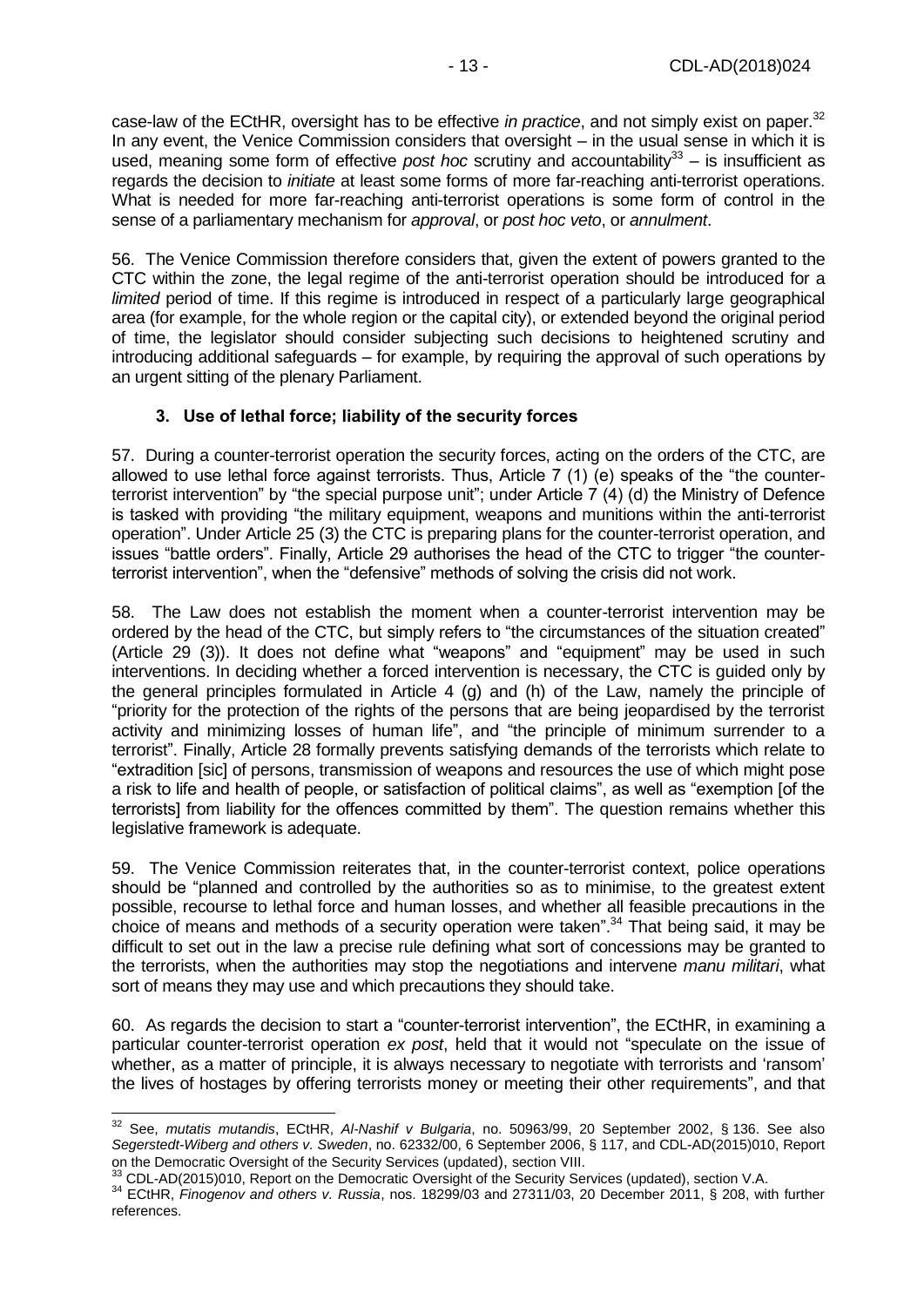"formulating rigid rules in this area may seriously affect the authorities' bargaining power in negotiations with terrorists".<sup>35</sup> The Venice Commission is not better equipped to devise such a rule. It may be even wiser *not* to define in the law all operational and political choices available to the security forces and to the State in general.<sup>36</sup> The crisis scenario envisaged should perhaps not be so narrowly prescriptive as to limit or prohibit the options available which might in certain circumstances be the most effective way of preventing ongoing terrorist activity and diffusing deadlock in hostage situations and facilitate regaining control.

61. In any case, even where a very detailed regulatory framework is in place, the law by itself cannot totally prevent errors in the planning and conduct of a counter-terrorist operation. To reduce the risk of such errors, the law may be amended as follows.

62. First, as regards the use of weapons, the Law should "incorporate in […] clear manner the principles of using force that should be no more than 'absolutely necessary,' such as the obligations to decrease the risk of unnecessary harm and exclude the use of weapons and ammunition that carried unwarranted consequences."<sup>37</sup> The rule prohibiting indiscriminate use of weapons not adapted to the situation may be usefully added to the Law.

63. Second, the Venice Commission has already recommended reinforcing the mechanism of parliamentary control over the routine activities of the SIS. This mechanism may also be applied to evaluate the actions of the SIS, the CTC and other State bodies involved in the counterterrorist operation.

64. Third, the CTC and its personnel should be liable for inadequate planning and conduct of the counter-terrorist operations. Currently, Article 41 of the Law may be interpreted as providing for full immunity of security forces personnel against "forced harm to the health and belongings of terrorists", and "for the damages caused during the course" of the counter-terrorist operation. Indeed, in the course of a counter-terrorist operation the security personnel may cause harm to the terrorists (and even other persons), but only if this harm is proportionate. The Law should provide for the liability – both criminal and disciplinary – of the security personnel for *grossly disproportionate* actions which caused such harm. The State should bear civil liability in these cases. And in all cases where a security operation leads to the loss of life or limb, the case-law of the ECtHR requires a full and independent investigation into the actions of the security services.<sup>38</sup> The Law should be amended in these respects.

#### **G. Limitations on media coverage**

<span id="page-13-0"></span>65. Article 34 gives the head of the CTC the power to censor all media reporting during a counter-terrorist operation. Under Article 35, journalists cannot interview people without the consent of the head of the CTC. They cannot provide airtime to the terrorists, nor give them the floor otherwise, for example by enabling them to articulate their claims and ideas. The journalists cannot disseminate information about the forces involved in the counter-terrorist operation, their position, etc. These limitations may however interfere with the freedom of the press, guaranteed by Article 10 of the ECHR. Indeed, the States have a margin of appreciation when regulating the speech in the context of fight against terrorism.<sup>39</sup> However, this margin is not all-embracing.

 $\overline{a}$ 

 $35$  Ibid, § 223

<sup>36</sup> As the ECtHR noted in *Finogenov*, cited above, "even if necessary regulations [on the conduct of the anti-terrorist operation] did exist, they probably would be of limited use in the situation at hand, which was totally unpredictable, exceptional and required a tailor-made response" (§ 230). That being said, a distinction should be made between routine police operations (which should be better regulated as to the conditions of the use of force and the weapons and means used) and situations of a major terrorist crisis, as the one described in *Finogenov*.

<sup>37</sup> ECtHR, *Tagayeva and Others v. Russia*, nos. 26562/07 et al., 13 April 2017, § 598.

<sup>38</sup> See, e.g. *Mustafa Tunç and Fecire Tunç v. Turkey* [GC], no. 24014/05, 14 April 2015, *Armani Da Silva v. the United Kingdom*, no. 5878/08, ECHR 2016.

Thus, in the 1980s, the former European Commission on Human Rights accepted limited controls on journalist interviews with terrorists – see *Brind and Others v. the United Kingdom*, no. 18714/91, decision of 9 May 1994.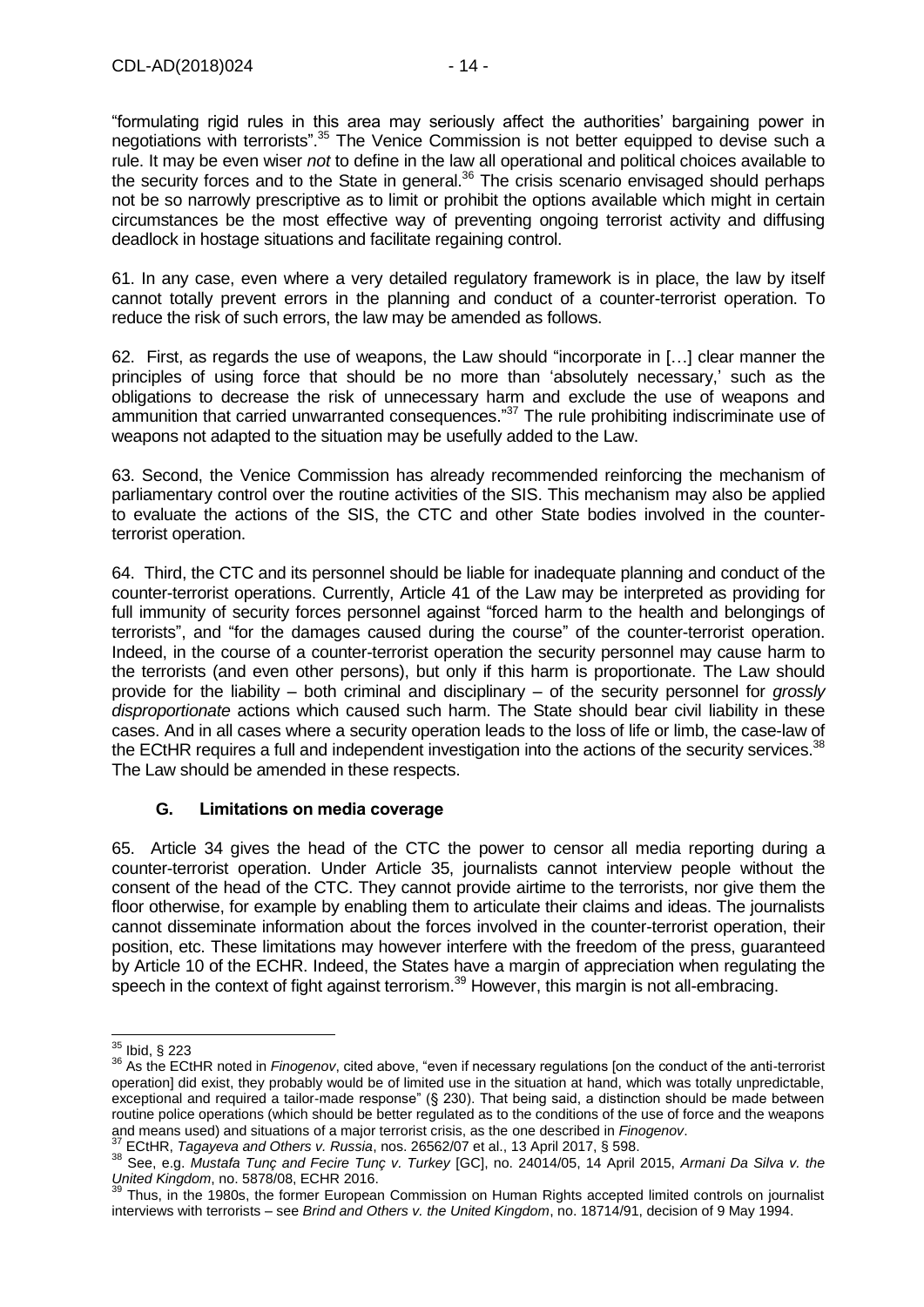66. It might be legitimate to keep secret certain *technical aspects* of the anti-terrorist operation *while the crisis is on-going* in order not to jeopardise the operations. However, the authorities should not be tempted nor allowed to use secrecy rules to keep their actions from public scrutiny. It is the main role of journalists, as "public watchdogs", to reveal unjustified or unlawful actions<sup>40</sup> and it is a right of the public to be informed about them.

67. Limitations on media coverage are easier to justify if they are narrowly tailored: they should be of a short duration, be applied to a limited geographical zone, and relate to tactical aspects of the on-going counter-terrorist operation and similar "secret" information. Regrettably, some of the formulas used in Article 34 suggest that the prohibitions set out in the article are not limited to the specific zone ("in particular during the anti-terrorist operation"). The blanket prohibition of taking interviews is also problematic (since not every interview will disclose to the terrorists sensitive information).

68. Some of the limitations under Articles 34 and 35 concern the general reporting about the terrorist crisis, even if such reporting does not disclose any "secret" information, and touches upon matters of public interest. Limitations in this respect are more problematic. The intent of the legislator to limit the reporting from a crisis zone may be understood, since terrorism feeds on fears and anxiety of the general public, which is sometimes fuelled by the irresponsible media reporting. However, to promote responsible journalism it is more appropriate to make recourse to self-regulations in order to limit the "media outreach" of the terrorists. As noted by the Committee of Ministers, "self-regulation as the most appropriate mechanism for ensuring that media professionals perform in a responsible and professional way needs to be made more effective in times of crisis".<sup>41</sup>

69. In the opinion of the Venice Commission, the Law may establish a *strong presumption* in favour of non-disclosure of such information during the crisis, but should provide that the "public interest defence" is available to the journalists (in this Law or elsewhere).

70. Article 45 provides for the liability for "dissemination of information materials which call for carrying out terrorist activities or support them". Dissemination of such information may lead to "termination or discontinuation" of the activity of the media outlet concerned, or temporary suspension of its activities, and forfeiture of the unsold part of the print. The Venice Commission recalls that the Law gives its own definition of "terrorist activity", which goes beyond the definition of "terrorism" and "terrorist offences" formulated in the Criminal Code. Although the definition of the "terrorist offences" in the Criminal Code and "terrorist activity" in the Law are very similar, they are not identical, which increases the risk of an overly broad interpretation of this term, especially under the limb of "support", and "public justification of terrorism" (which makes part of the definition of "terrorist activities" given by the Law itself in Article 3).

71. It is difficult to assess the proportionality of this norm *in abstracto*, without the context of a particular case. The Venice Commission is ready to acknowledge that a media outlet openly calling for violent attacks against civilians and/or government institutions may need to be suspended and even closed. However, the authorities should not give an overly large definition of "support" or "public justification" of terrorism in order to hush legitimate criticism of their policies.<sup>42</sup> This risk is exacerbated by the fact that Article 45 provides for only two sanctions – definitive "discontinuation of activities" (= liquidation) and temporary suspension of activities of the media outlet concerned. As the Venice Commission noted, "temporary shutdown is a very serious interference and may endanger proper functioning of a media outlet and even its very existence".<sup>43</sup> This is obviously even more true in respect of the closing down of the outlet.

 $\overline{a}$ 

<sup>40</sup> See ECtHR, *Stoll v. Switzerland* [GC], no. 69698/01, 10 December 2007, §§ 108 et seq.

<sup>41</sup> Guidelines of the Committee of Ministers of the Council of Europe on protecting freedom of expression and information in times of crisis (26 September 2007), p. 25

<sup>42</sup> See *Fatullayev v. Azerbaijan*, no. 40984/07, 22 April 2010; *Belek and Velioğlu v. Turkey*, no. 44227/04, 6 October 2015.

 $^{43}$  CDL-AD(2015)004, Opinion on the draft Amendments to the Media Law of Montenegro, § 23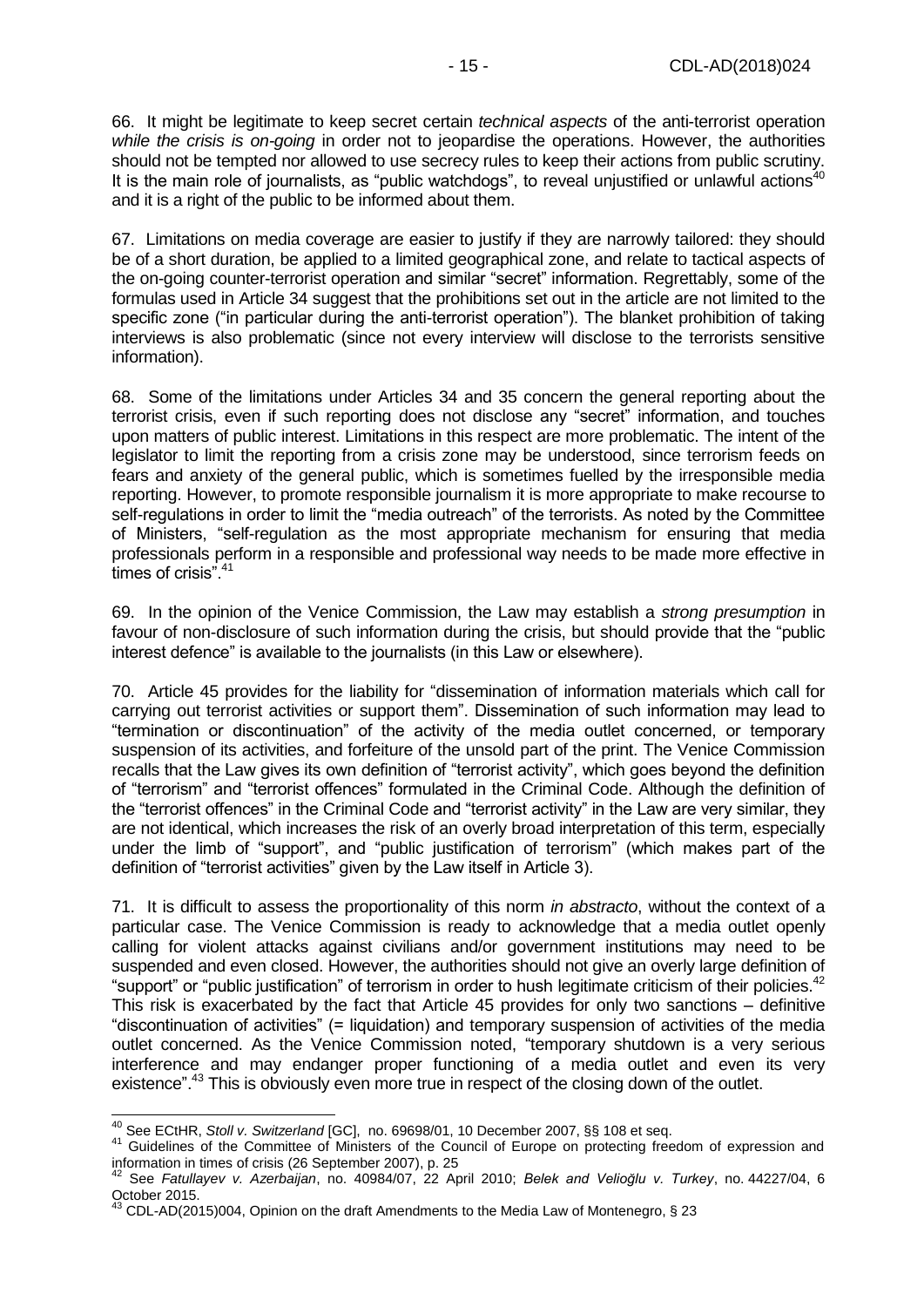72. In order to reduce the likelihood of a disproportionate interference with the freedom of expression, this Article should provide for a more gradual response to publications which may contain elements of "justification" or "support" of terrorism: even where the media outlet overstepped the permissible bounds, it should not be necessarily struck immediately with as harsh a sanctions as a temporary shut-down, which may tantamount to *de facto* liquidation, or with *the de jure* liquidation). The law must provide for additional – less harsh – sanctions which may be sufficient to deter media outlets from expressing "support" to terrorists.

#### **H. Black lists of suspected terrorists**

<span id="page-15-0"></span>73. Article 8 (2) (i) provides that the Anti-Terrorist Centre of the SIS will create and maintain a databank of terrorist organisations and "persons involved in the work of such organizations, natural and legal persons providing terrorists with support including financial one". Article 10 (1) (d) – which speaks of the persons entering, crossing or leaving the territory of Moldova – stipulates that "the list of persons, groups and entities involved in terrorist activities shall be drawn up, updated by the Security and Intelligence Service and published in the Official journal of the Republic of Moldova)." In essence, it means that the SIS will run "black lists" of the suspected terrorists – a general one (under Article 8) and one for the border controls (under Article 10).

74. As regards the black-list under Article 10, it is composed on the basis of sources, enumerated in Article 10 (2), namely: the lists of terrorists and terrorist organisations approved by the international organisations and by the EU bodies, the decisions of the domestic courts and the decisions of foreign courts. This list is public – thus, the person concerned may know about being on the list. Three observations are called for in respect of Article 10.

75. First, the EU/UN and other similar blacklisting systems have been criticised for the lack of legal certainty (even if improvements have been made in the past years), and for the lack of legal remedies available to the persons on this list. In the case *Nada v. Switzerland*<sup>44</sup> the ECtHR examined the prohibition for an Egyptian national on entering or transiting through Switzerland due to the fact that his name had been put on a black list of terrorists by the UN Security Council's Sanctions Committee. The ECtHR held that there had been a violation of Articles 8 and 13 because of the blind reliance of the Swiss authorities on the UN SC black list, and because of the fact that the applicant did not have any effective remedy to obtain the removal of his name from this list.

76. It is even more problematic to automatically rely on decisions of foreign courts . The Venice Commission has already been confronted with situations where criminal law and judicial practice in a given country give a very broad definition of "terrorism".<sup>45</sup> There is a risk that ordinary criminal offenders or political dissidents are labelled as "terrorists" – and that is by a final judgment of a competent foreign court. As regards the possibility of appealing to have one's name removed from the black list, the Law provides that final court decisions rendered by Moldovan or foreign courts cannot be challenged. The Law itself does not mention any legal remedy available for persons put on the list.

77. To the extent that Article 10 of the Law deals with aliens trying to enter the country, international refugee law may come into play: if an asylum seeker trying to enter the territory of Moldova was convicted for "terrorism" in his/her home country, and if, in this country, there exists a serious risk for his or her life and limb, "non-admitting" this person to the national territory may be problematic from the point of view of the 1951 Convention on Refugees (and also Articles 2 and 3 of the ECHR). $46$  The Moldovan courts should therefore have the power of assessing

<sup>44</sup> [GC], no. 10593/08, 12 September 2012

<sup>45</sup> See CDL-AD(2016)002, Opinion on articles 216, 299, 301 and 314 of the Penal Code of Turkey, §§ 98 et seq., and CDL-AD(2016)037, Turkey - Opinion on Emergency Decree Laws Nos. 667-676 adopted following the failed coup of 15 July 2016, §§ 128 et seq.

<sup>46</sup> See *Chahal v. the United Kingdom* [GC], no. 22414/93, 15 November 1996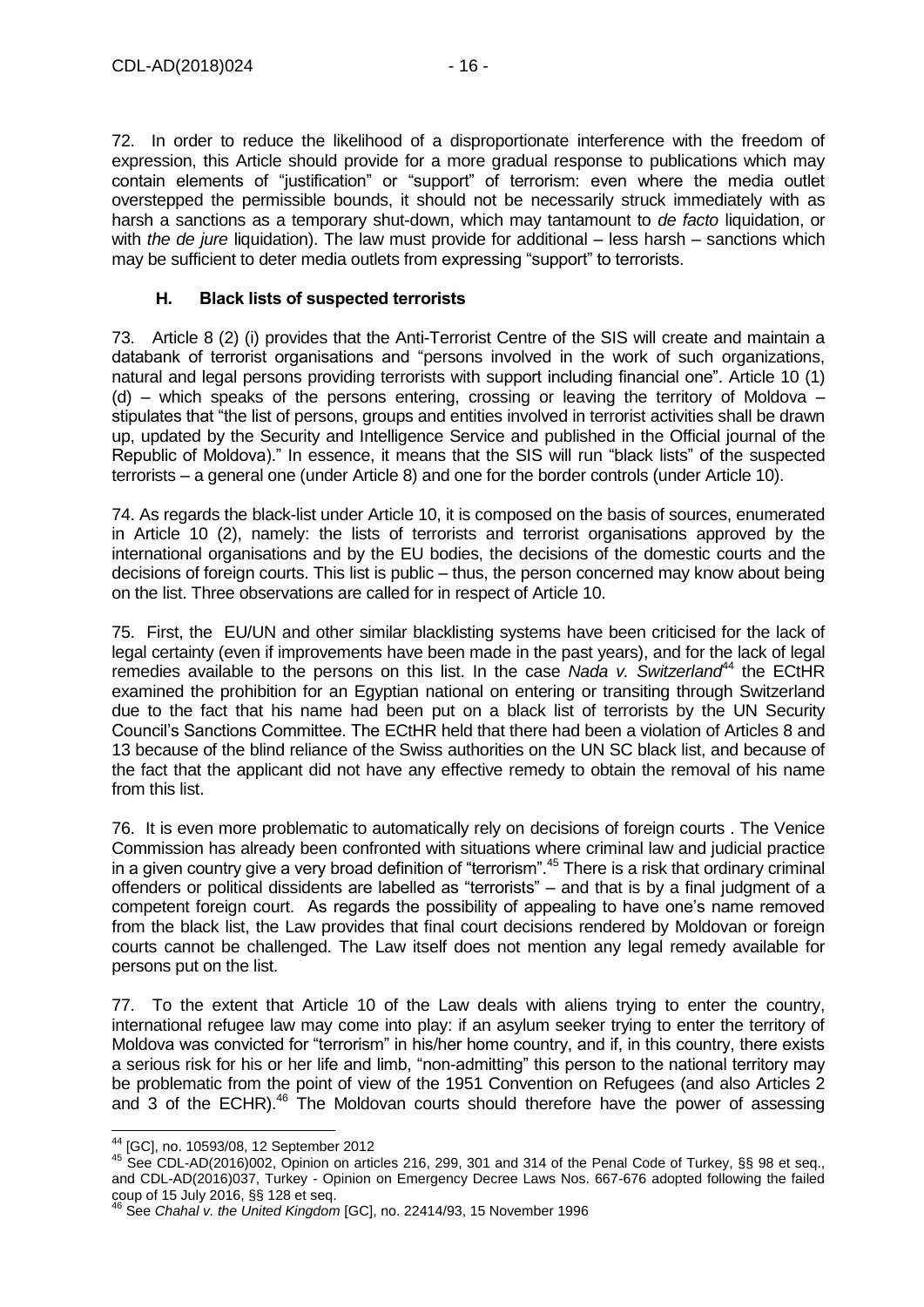whether the offences imputed to the person entering, crossing or leaving the territory of Moldova were indeed "terrorist" offences within the meaning of international conventions and of the relevant Moldovan legislation. In addition, Article 10 is formulated as if it also concerns Moldovan citizens, and in this case Article 2.2 of Protocol No. 4 to the ECHR must be respected.

78. In the opinion of the Venice Commission, the "black-listing" mechanism provided by Article 10 should be supplemented. The legislator should give the person concerned the right to ask to be removed from the list, and it should be for the Moldovan courts to decide, in the final instance, whether non-admission to the country (or any other possible consequences of being on the list) are compatible with the Moldova's other international obligations.

79. As regards the database of terrorists and terrorist organisations provided by Article 8, it is unclear how it is composed and what purpose it serves. The Law does not provide for any possibility of challenging the content of this database. So, there are no guarantees preventing innocent people from being included in this database by mistake or even malice. A lot will depend on what use the SIS may make of this database. As a minimum guarantee against abuses, there must be an effective control of this database and its use both by a competent parliamentary committee (or a mixed expert body) supervising the activities of the SIS, and by the courts in cases where the inclusion in the database led to an interference with somebody's rights.

#### **I. Liquidation of entities involved in "terrorist activities"**

<span id="page-16-0"></span>80. Article 43 establishes liability of legal persons for "carrying out terrorist activity". Article 44 establishes "liability of non-governmental organizations or religious associations, other institutions for carrying out terrorist activities". The need for two separate articles is not clear – NGOs and other institutions are legal persons, so it should suffice to have one article for both purposes.

81. The decision to liquidate the entity is taken by an "irrevocable decision of the court", upon application by the SIS or by the prosecution. It is not clear what "irrevocable" means in this context. It is necessary to indicate that usual channels of appeal should be available to the interested parties.

82. Liquidation of a legal entity is ordered if it is involved in a "terrorist activity", as defined in Article 43 itself.<sup>47</sup> This is another example of terminological inconsistencies in the Law – the definition of a "terrorist activity" under Article 43 is not identical to the definition of "terrorist activity" in Article 3 (which is, in turn, larger than the definition of "terrorism" and "terrorist offences" in the Criminal Code). In the opinion of the Venice Commission, the Law must make it clear that the liquidation is possible only in relation to the participation in "terrorist offences", as defined by the Criminal Code; the notion of "terrorist activity" is misleading and must not be employed here.<sup>48</sup> Liquidation must also be ordered only if it may be considered as necessary in a democratic society.

83. Some of the formulas used in Article 43 and 44 need to be further clarified – in particular, as regards terrorist offences which "have been allowed, authorized, approved or used by the body or person empowered with leading roles within the legal entity". The Venice Commission recalls that there should be a meaningful link between terrorist offences and the acts of the executives of the legal entity concerned.<sup>49</sup>

<sup>-</sup><sup>47</sup> "Where in the name or on behalf of the legal person thereof is being organized, prepared, financed or committed a terrorist offence, as well as where such actions have been allowed, authorized, approved or used by the body or person empowered with leading roles within the legal entity thereof".

<sup>48</sup> At the same time, the Venice Commission acknowledges that the definition of "terrorist activities" may be useful for delimiting the mandate of the SIS, which may be broader.

<sup>&</sup>lt;sup>49</sup> See CDL-AD(2016)037, Turkey - Opinion on Emergency Decree Laws Nos. 667-676 adopted following the failed coup of 15 July 2016, §§ 128 et seq.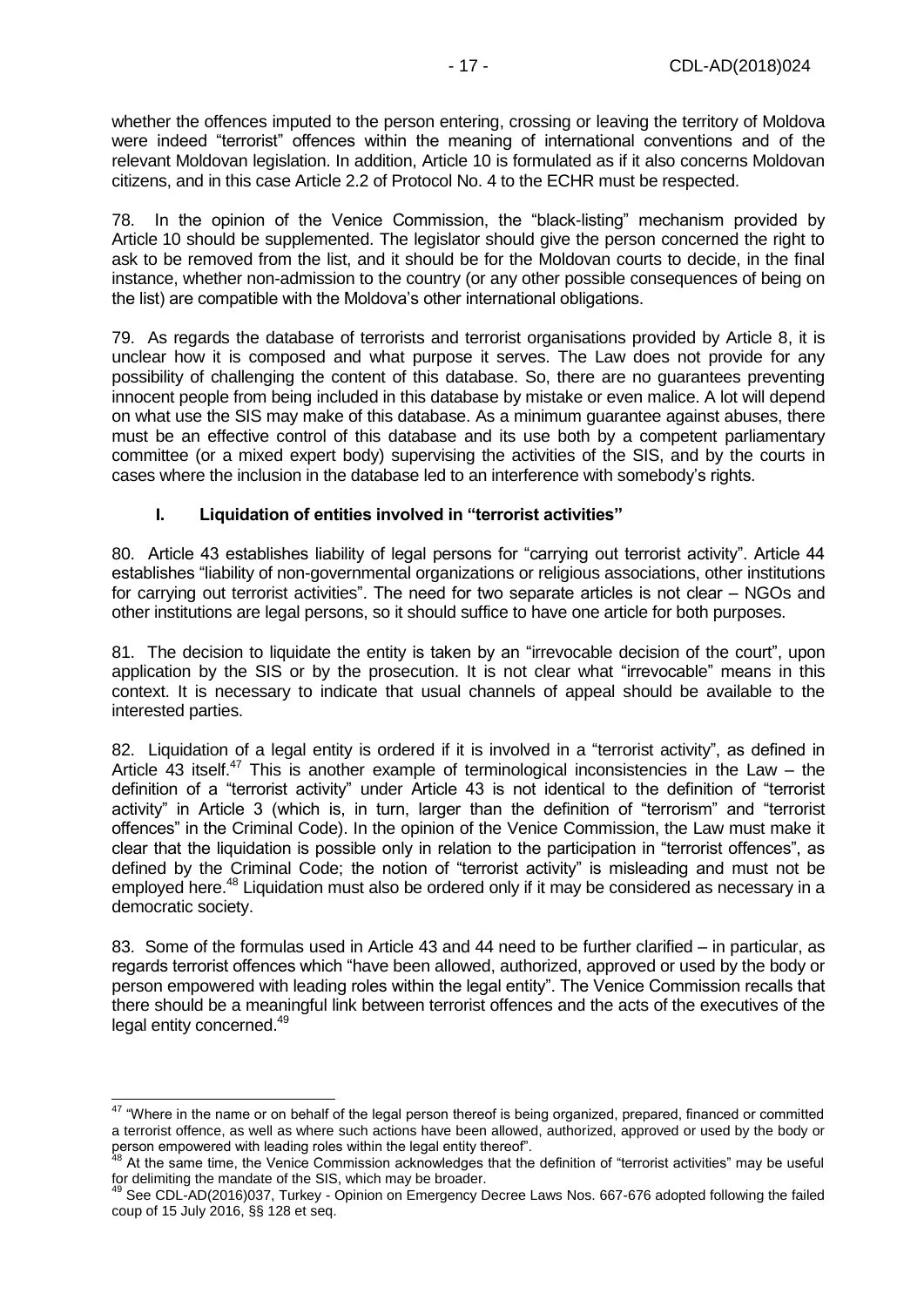# **J. Burial of bodies of terrorists**

<span id="page-17-0"></span>84. Article 32 provides that bodies of terrorists killed in the counter-terrorist operations are not given to their relatives, and that the place of burial is not disclosed to them. Even if the government wishes understandably to avoid the situation where the burial of terrorists becomes an opportunity for a propaganda coup for the terrorist organisation, this measure seems excessive. A similar question was discussed by the ECtHR in the case of *Sabanchiyeva and*  Others v. Russia,<sup>50</sup> where the Court found a violation of Articles 8 and 13 on account of an automatic refusal to return the bodies of presumed terrorists to their families, without taking into account the individual circumstances of each of the deceased and those of their family members.

85. The central question is how the bodies of "terrorists" may be distinguished from the bodies of innocent bystanders or even hostages, killed by accident during the counter-terrorist operation. During the visit to Chisinau, the rapporteurs were explained that, under the Moldovan legislation, it is possible to complete a criminal trial even in respect of a deceased person, and thus establish whether that person was a terrorist or not. The idea of a trial where the defendant cannot defend him- or herself is open to criticism when the law does not provide for a specially adapted procedure ; in any event, matters related to the burial of bodies should be decided by a court with the participation of all interested parties (like the next of kin of the "supposed terrorist").

## <span id="page-17-1"></span>**III. Conclusion**

86. Law no. 120, adopted in 2017, establishes principles and rules of the fight against terrorism, and the institutional arrangements in this sphere. The Venice Commission reiterates that a State needs effective intelligence and security services: intelligence is thus an inescapable necessity for modern governments. The Republic of Moldova, in the face of the terrorist threat, is entitled to take extraordinary measures. However, those measures should be mutually coherent, foreseeable, and compatible with the human rights obligations which Moldova has under the international and European human rights law. From this perspective, Law no. 120 needs a thorough revision, and its relation with other relevant legislation (in particular the Criminal Procedure Code and Law no. 59 on the special investigative activities) should be specified more clearly.

87. The Venice Commission is confident that such revision may be done without affecting the necessary effectiveness of anti-terror mechanisms and powers. Amongst the most important amendments, the Venice Commission recommends the following:

- The list of measures which the Secret Intelligence Service may take within the "prevention" mandate (insofar as they may affect private persons) and of the corresponding obligations of private persons, must be reviewed. These measures should be described with due precision as to their material scope, and the Law must provide that some of those measures need an external authorisation (a court warrant, a decision by the prosecution, etc.) and specify the measures and the relevant procedures in detail.
- The Speaker of Parliament should not have the power to coordinate anti-terrorist activities; this should be a prerogative of the executive. Instead, a clear and unambiguous oversight procedure must be put in place: the parliamentary control mechanism should be reinforced, involving either the sub-commission on the Secret Intelligence Service, or a mixed expert body, both with strong presence of the opposition. In addition to the examination of general reports, such bodies should have access to the specific files. A proper record-keeping system should be put in place within the Secret Intelligence Service.

 $\overline{\phantom{a}}$ <sup>50</sup> No. 38450/05, 6 June 2013